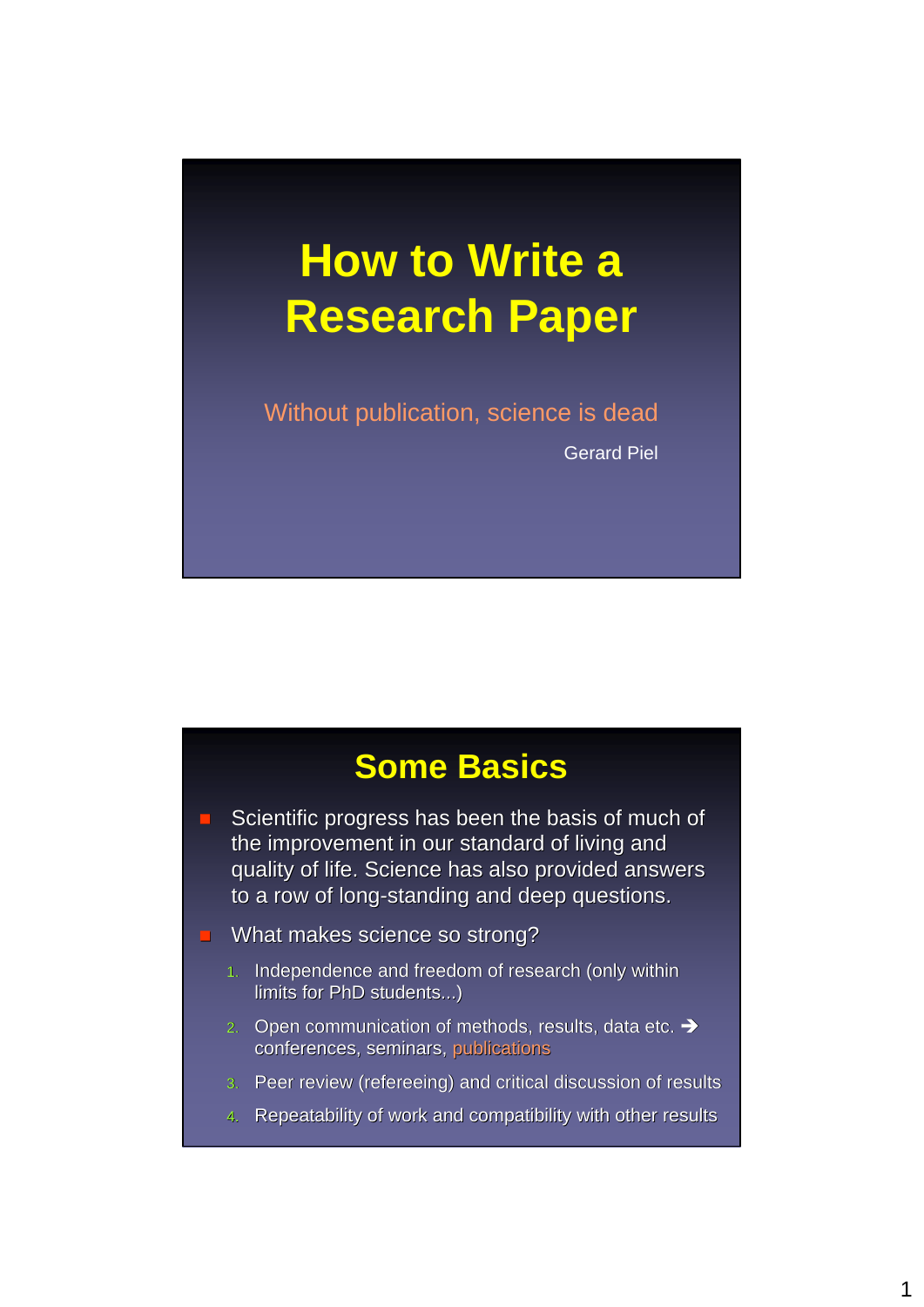### **Some more Basics**

 $\blacksquare$  An (maybe the most) important difference between academic & industrial or military research is making your methods and results public.

- $\blacksquare$  Publication means that results can be openly discussed, tested and compared (Pt. 2 is prerequisite for Pts.  $3+4$ ).
- $\rightarrow$  The checks and balances of science require publication. Also, we need to really trust the results we publish
- In the real world: Secrecy is often maintained (regarding ideas, techniques, or new results) until published
- We must publish our results, even if we don't like to publish our results, even if we don't like to write. Darwin: "A naturalists life would be a happy one if he had only to observe and never to write."

#### **Yet more Basics**

**The number and quality of publications is an** important, possibly the most important factor deciding the career of a scientist, practically a the career of a scientist, practically a matter of life and death.

#### Î **Publish or perish! Publish or perish!**

**B** Specifically for our Research School, publication is expected for the successful completion of a thesis.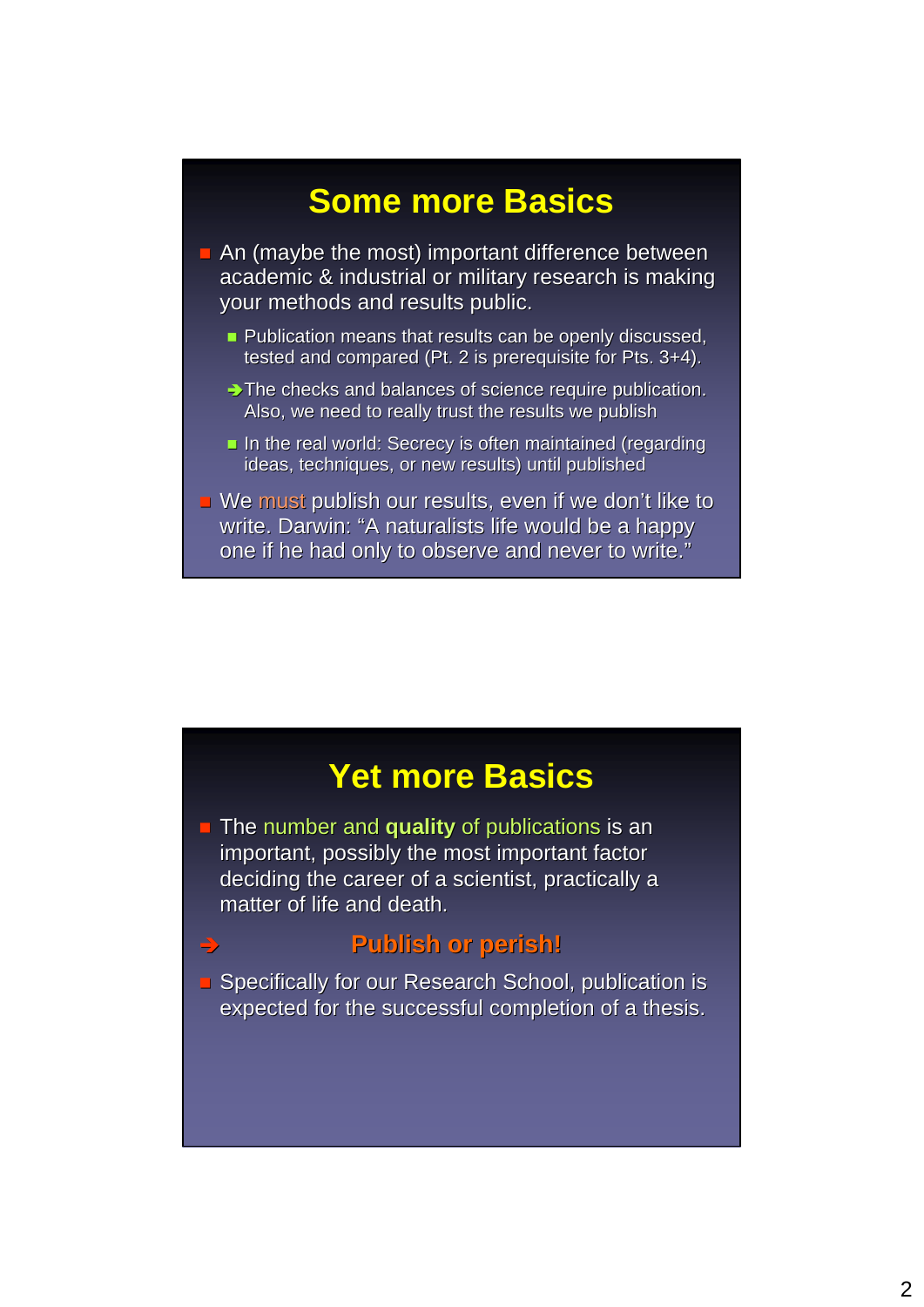## **Before starting to write**

- $\blacksquare$  Think early about what you want to communicate.
- I Identify main aim  $\&$  message of your paper.
- $\blacksquare$  Wait with writing until you get final or almost final results.
	- But keep a record of your work as you do it. Our memory of even important details is often surprisingly short.
	- For the same reason start writing a paper soon after getting your results (but not before you have final results)
	- Even if you have "final" results, you will often find that you need to redo some work once you start to write.
- **Discuss with your supervisor. He/she can judge best** when is the best time to start writing a paper.

#### **Before starting to write**

- What kind of publication is it? E.g. Journal paper, review paper, conference proceedings paper, etc.?
- Contents, format ( $&$  partly style) differ:
	- **Journal paper: presents final original results, careful is a present of the sent of proper sent of the sent of proper sent of proper sent of proper sent of proper sent of proper sent of proper sent of proper sent of prope** description of technique etc., refereed
	- Review paper: summarizes, evaluates and synthesizes results already published elsewhere.
	- Proceedings paper: Often preliminary results, usually short (page limits), sometimes speculative (not as important as a journal paper, e.g. hardly gets cited)
	- **PhD thesis: Combination of above. E.g.: 1st chapter like** review paper, later chapters like journal papers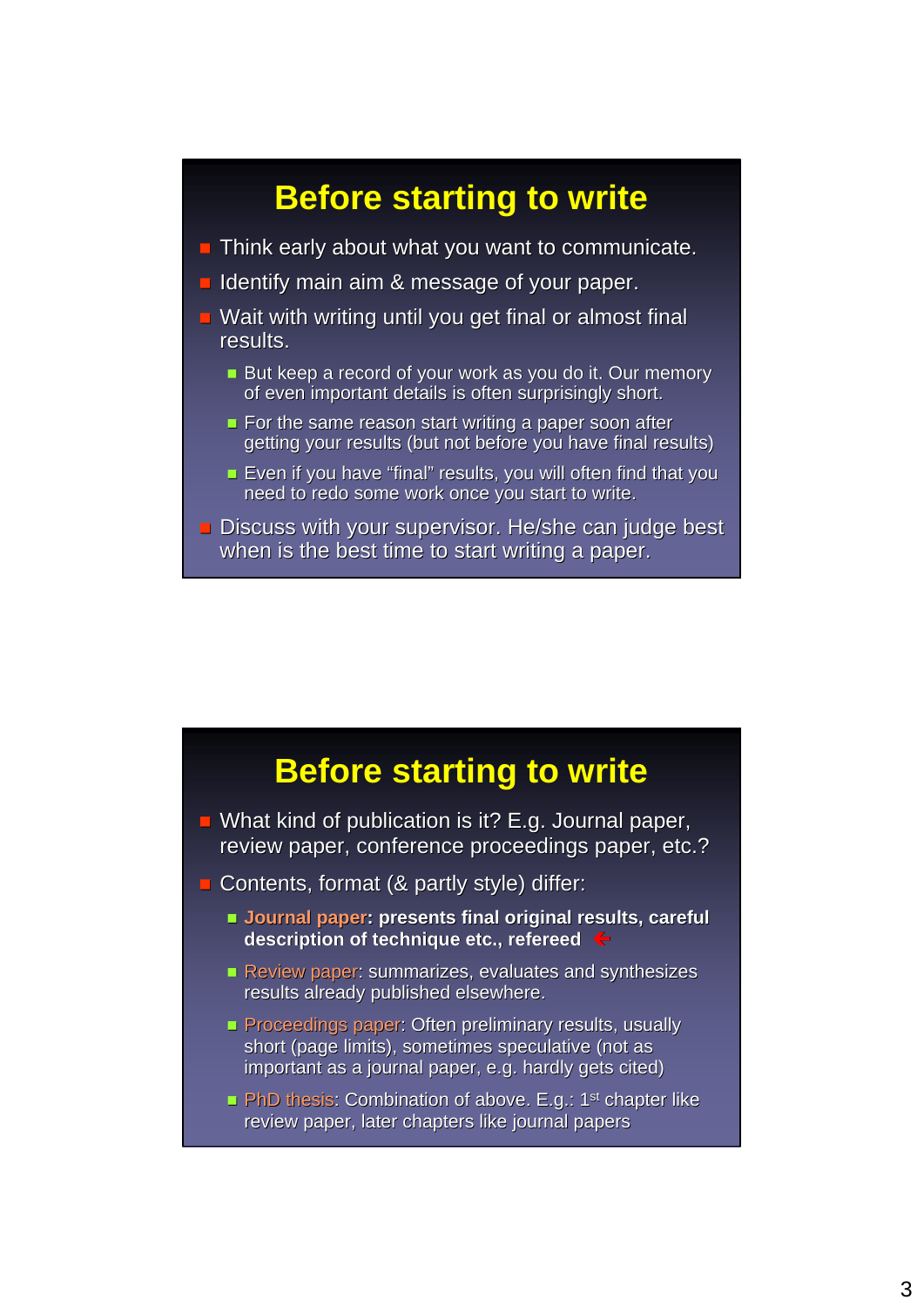### **Before starting to write**

- $\blacksquare$  If it is a journal paper, choose the journal (may not be necessary at this stage). However:
	- Implications of possible page limits (e.g., letters)
	- Implications of format and style requirements (e.g. style of references, B&W or colour)

Read the literature: Identify what is new in your work relative to what has been done before. Your work must be embedded in what has already been published: each paper is another chapter (or at least a footnote...) in the story of science.

#### **Before starting to write**

- $\blacksquare$  Put together structure of the paper:
	- $\blacksquare$  Title, authors, addresses, possibly key words, etc.
	- $\blacksquare$  Abstract
	- 1. Introduction
	- **2. Methods & Materials**
	- **3. Results and**
	- 4. Discussion & Conclusions
	- $\blacksquare$  Acknowledgements
	- $\blacksquare$  References
- $\blacksquare$  IMRaD is a typical structure (AIMRaDAR). In some cases other structures may be more appropriate.
- **Divide long sections (e.g. Results) into subsections**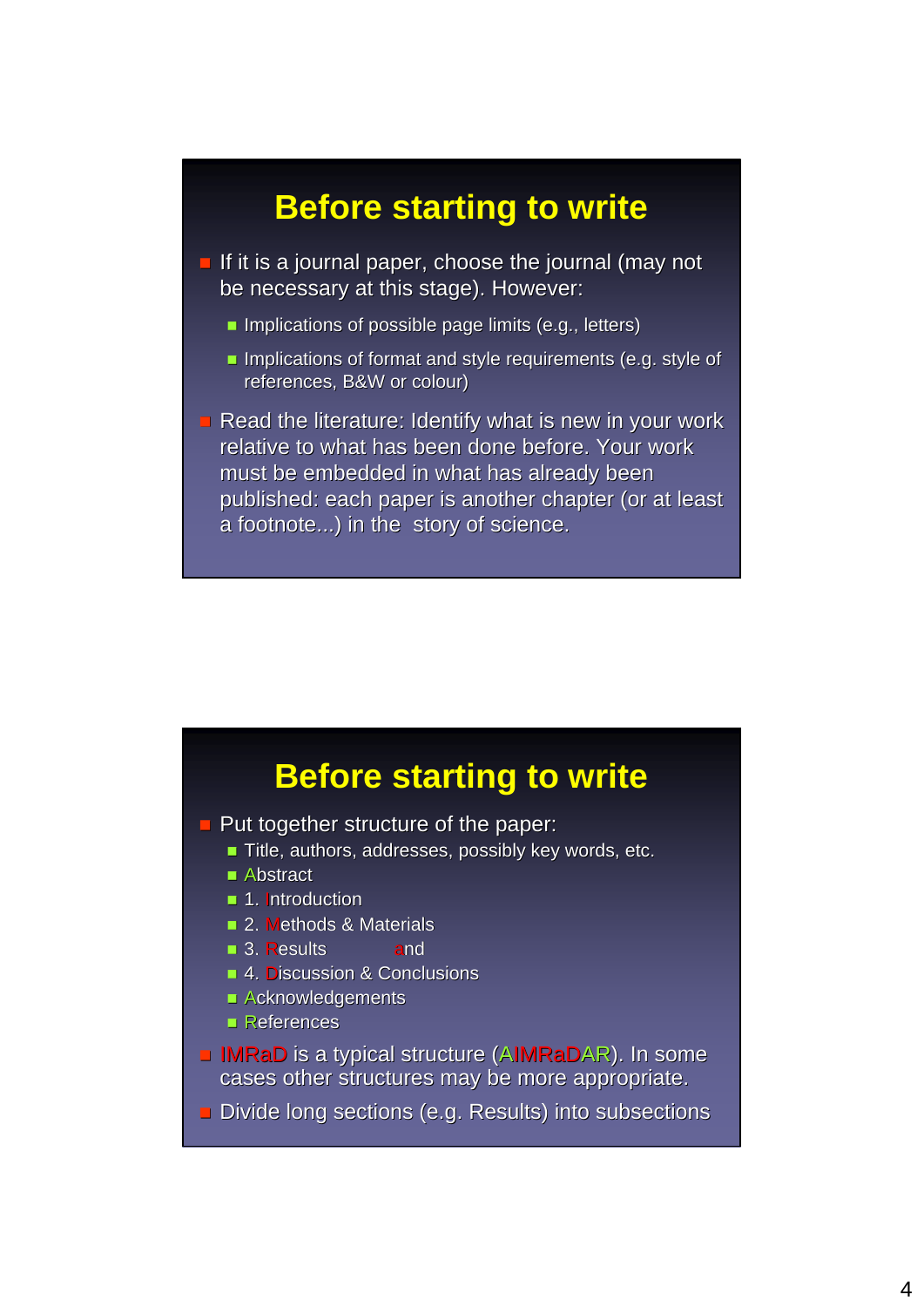## **Before starting to write**

- Select which results to show
	- **Often helpful: first choose the figures to be published**
	- Criteria: Does the figure show something new? Is it important to understand technique or results?
	- Remember: your interest in the details of your work is larger than that of the reader  $\rightarrow$  be selective!
- $\blacksquare$  Find the order of writing the various parts of the paper that is most natural for you
	- $\blacksquare$  E.g. I like to start at introduction and write through to the end, then add figure captions, references and abstract.
	- $\blacksquare$  Other people prefer to start with figure captions.

#### **Before starting to write**

- **Practice and if necessary improve your** english (Giacconi: the language of science).
	- Remember: A paper is more likely to be read if it can be understood, i.e. if the language is clear.
	- $\blacksquare$  Don't even dream of publishing in another language if you want your work to be noticed.
- **P** You will probably need LaTeX

#### Time to start!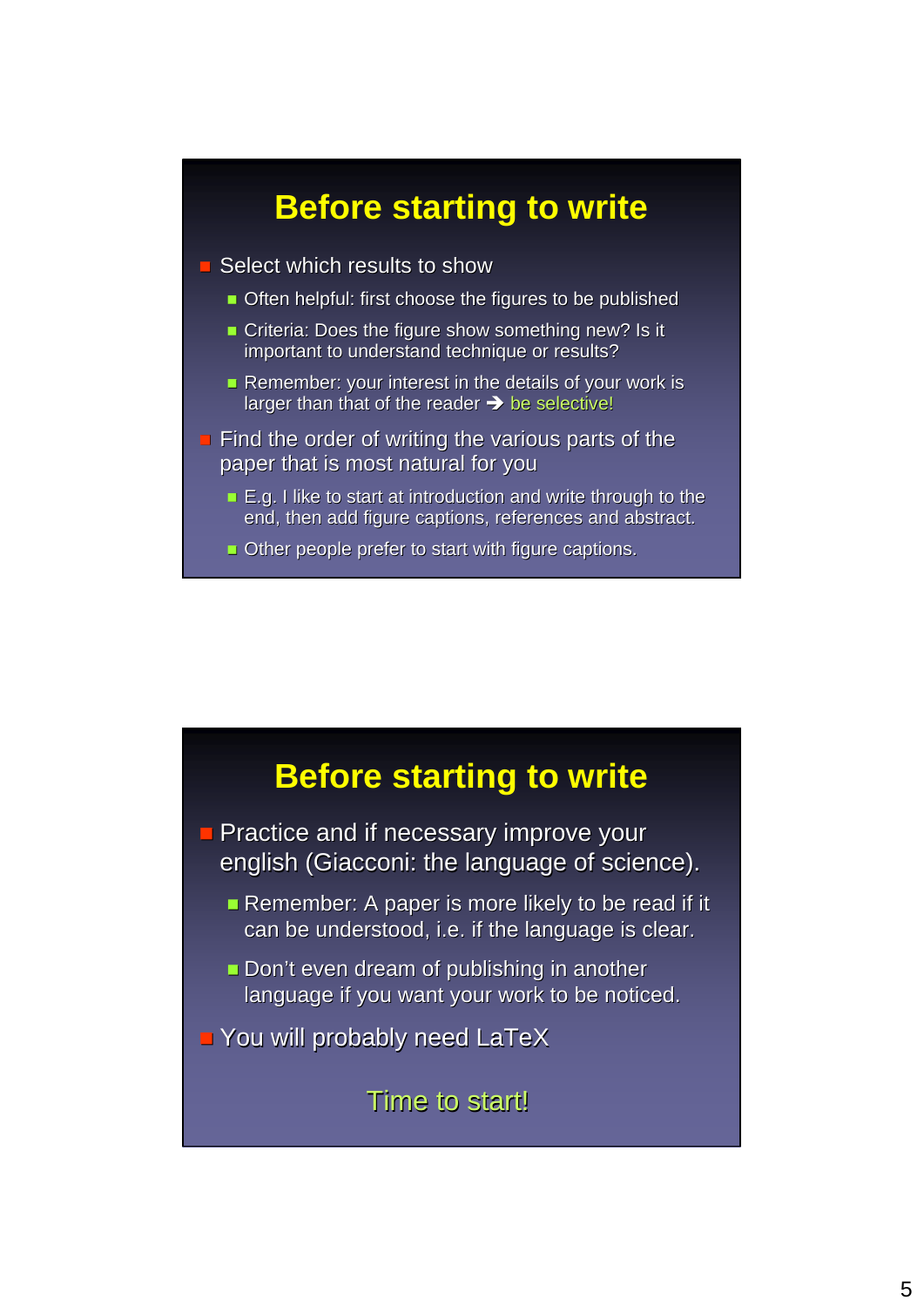## **The Title**

- $\blacksquare$  The title often decides if the paper is looked at by colleagues: So many papers, so little time!
	- I first check the title (& authors). If interesting I look at the abstract, then possibly at the figures & finally at main text.
	- Often used: "Current Contents" only contain titles
- $\blacksquare$  The title should be attractive
- $\blacksquare$  The title should not be too long
- It should reflect the general field of the paper (e.g. include "asteroid" or "solar" or name of body)
- $\blacksquare$  It should be as precise as possible (without forgetting the points above)
- $\blacksquare$  It should not be too grandiose or promise too much

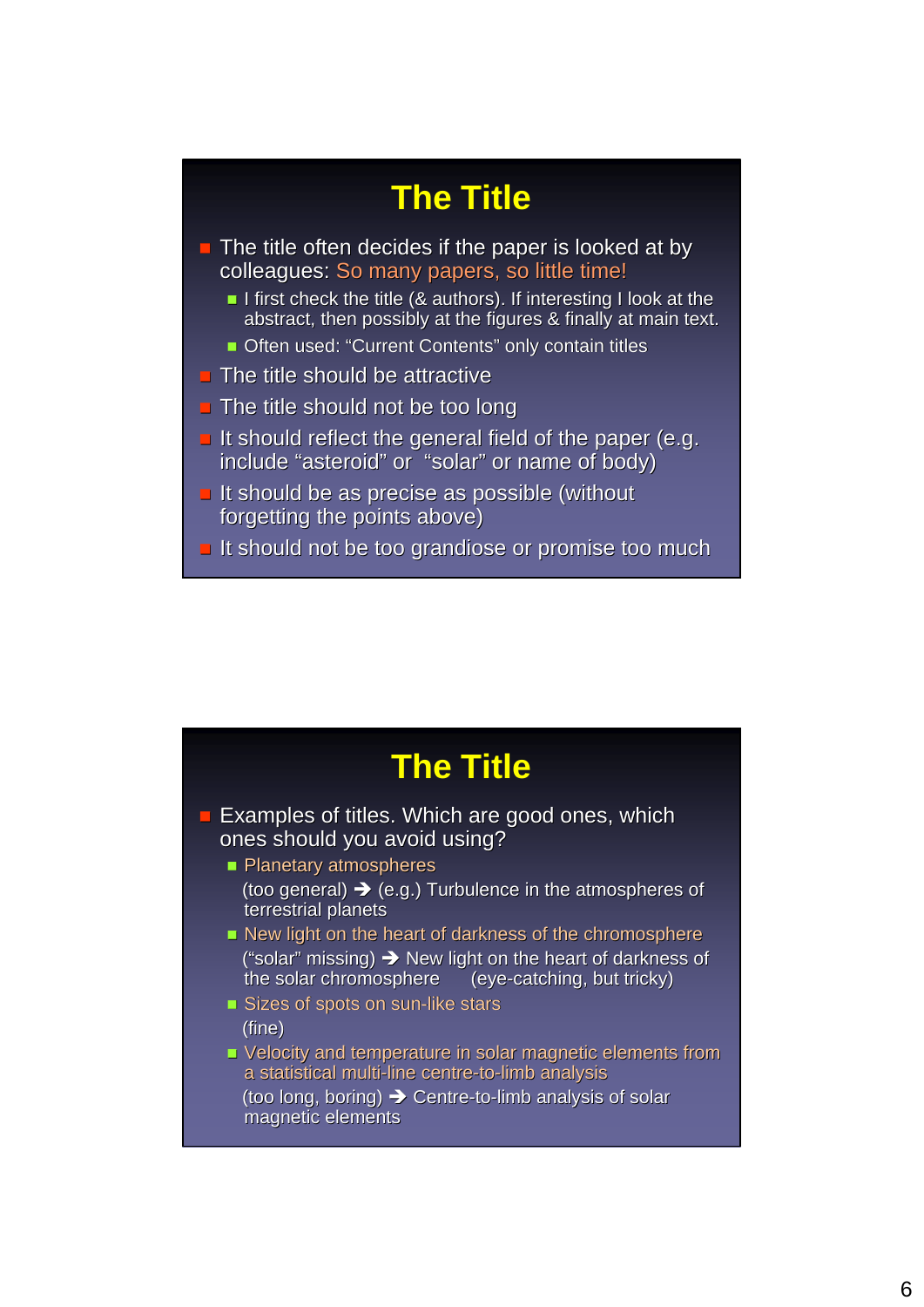## **The Title**

- **Examples of titles (continued)** 
	- Magnetic fields in late-type dwarfs: Preliminary results of a multi-line approach neglecting line saturation

(too long, too negative)  $\rightarrow$  Magnetic fields in late-type dwarfs measured using a multi-line approach

Some effects of finite spectral resolution on Stokes V profiles

(does not reveal the main result: absence of downflows)

 $\blacksquare$  The solar iron abundance: the final word

(promised too much. Was followed by paper by another group: The solar iron abundance: not the final word)

#### **Authors & Affiliations**

 $\blacksquare$  Choosing the authors and their order can sometimes be a delicate matter.

- Scientists do science because they enjoy it. However, they usually don't mind some recognition for their work, or their ideas  $\rightarrow$  Co-authorship is a reward.
- Authorship of good papers is also important for a scientist's career
- $\blacksquare$  Deciding who should be a co-author, who should be in the acknowledgements & the order in which authors stand on the paper can be tricky. Different fields & groups have different traditions  $\rightarrow$  talk to your supervisor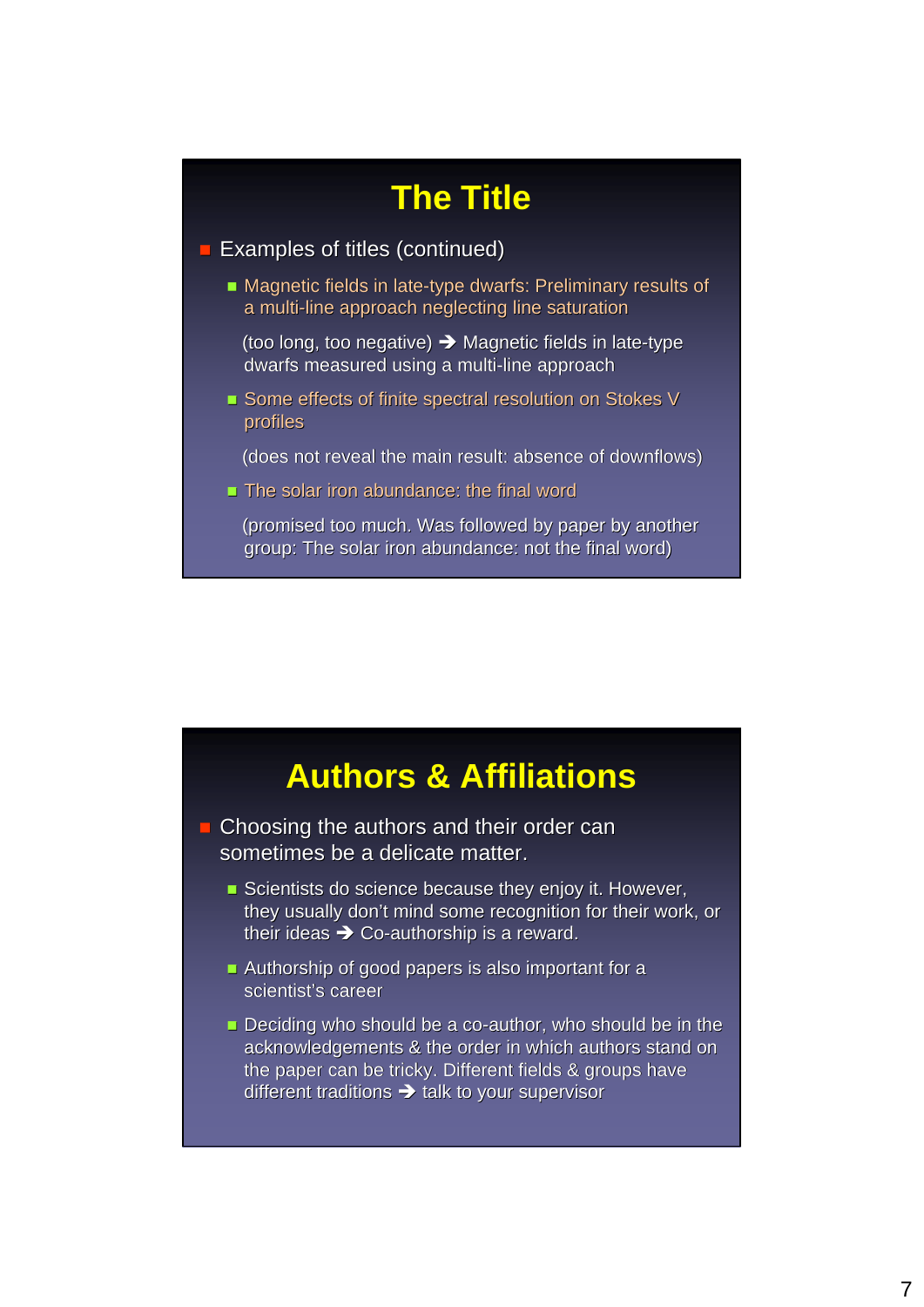## **Authors & Affiliations**

- **E** Affiliation: Give the whole address when writing the affiliation of each author. E.g. Max-Planck-Institut für Sonnensystemforschung, Max-Planck-Str. 2, 37191 Katlenburg-Lindau, Germany
- It is necessary to use German original of our Institute's name on your papers, to ensure that the institute is recognized in publication statistics (increasingly important for funding etc.)
- $\blacksquare$  E-mail address is also very useful (increasingly required by journals)



 $\blacksquare$  Write out first names or only use initials?

- Check the guidelines of the journal you propose Check the guidelines of the journal you propose to publish in.
- $\blacksquare$  Full name is of advantage if
	- $\blacksquare$  There is another scientist with your Surname and first initial
	- $\blacksquare$  You are a woman in a male-dominated field. Specially important if you are the only author, so that your work isn't cited as, "German idiosyncrasies have been charmingly discussed by M. Curie (2004). As he has shown...."
	- $\blacksquare$  Your first name is particularly beautiful....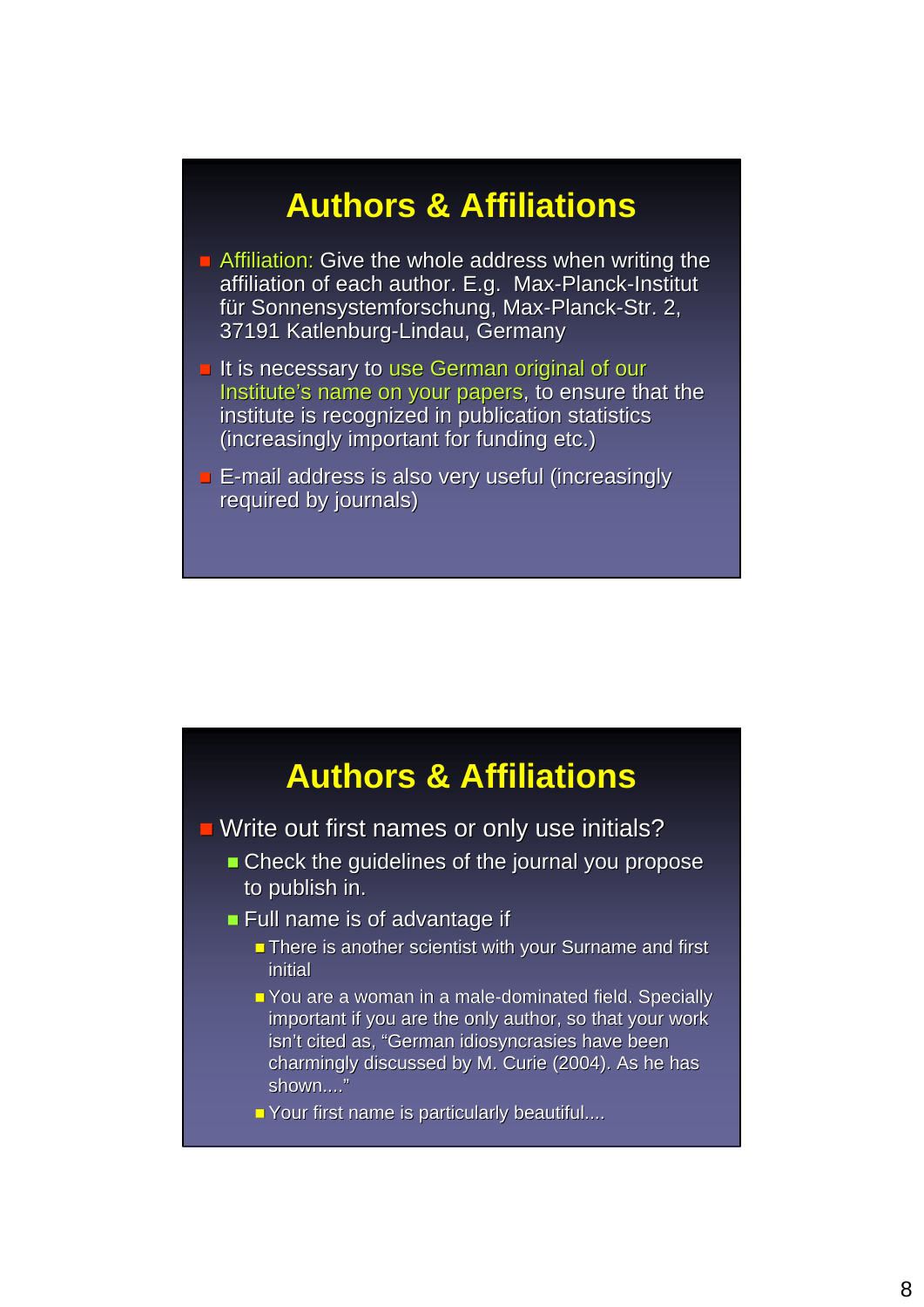## **Abstract**

- Golden rule for abstracts is the same as for women's skirts: Short is Sexy
- $\rightarrow$  Abstract should in general be less than 5% of the total length of the (journal) paper.
- $\blacksquare$  Structure of abstracts: condensate of paper in one paragraph
	- Start with typically 1-2 sentences on context  $\&$  aims
	- $\blacksquare$  Then a very short description of what has been done
	- $\blacksquare$  Finally bring the main results & major consequences
- Astron. Astrophys. requires abstracts structured in this way.

#### **Abstract**

- **I** I suggest using the active voice (first person)
- No figures, no tables, no footnotes
- $\blacksquare$  Avoid references, abbreviations, equations and symbols. Make sentences short
- $\blacksquare$  Write the abstract at the very end, once you are sure what the paper looks like and you have found the correct formulations for your main results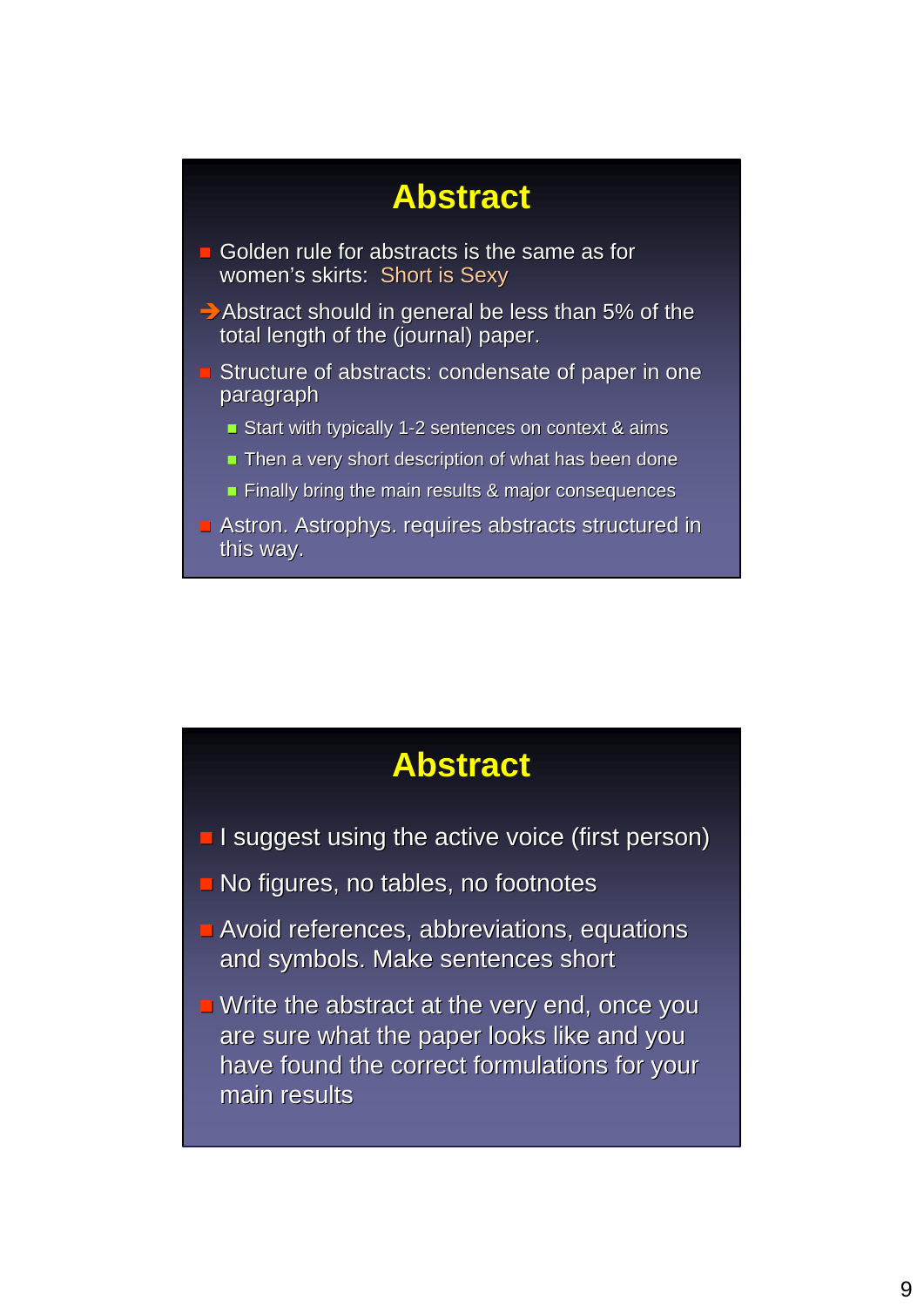## **Abstract**

#### $\blacksquare$  Exceptions to above guidelines:

- $\blacksquare$  Abstracts that will be published in abstract booklets (abstracts submitted to conferences). There it may be worthwhile to fill the space available (I'm usually too lazy, but you hopefully are not) are
- $\blacksquare$  Abstracts of review papers have a different structure. Reviews as a whole are structured differently than normal papers. However, if you are being invited to give reviews then you probably do not need to listen to this talk.

#### **An example journal-paper abstract**

Introduction Aim+Method Results Discussion

The extension of the sunspot number series backward in time is of considerable importance for dynamo theory. We have applied a physical model to records of the  $10B$ e concentration in polar ice to reconstruct sunspot number between the year 850 and the present. The reconstruction shows that the period of high solar activity during the last 60 years is unique throughout the past 1150 years. This nearly triples the interval of time for which such a statement could be interval of time for which such a statement could be made.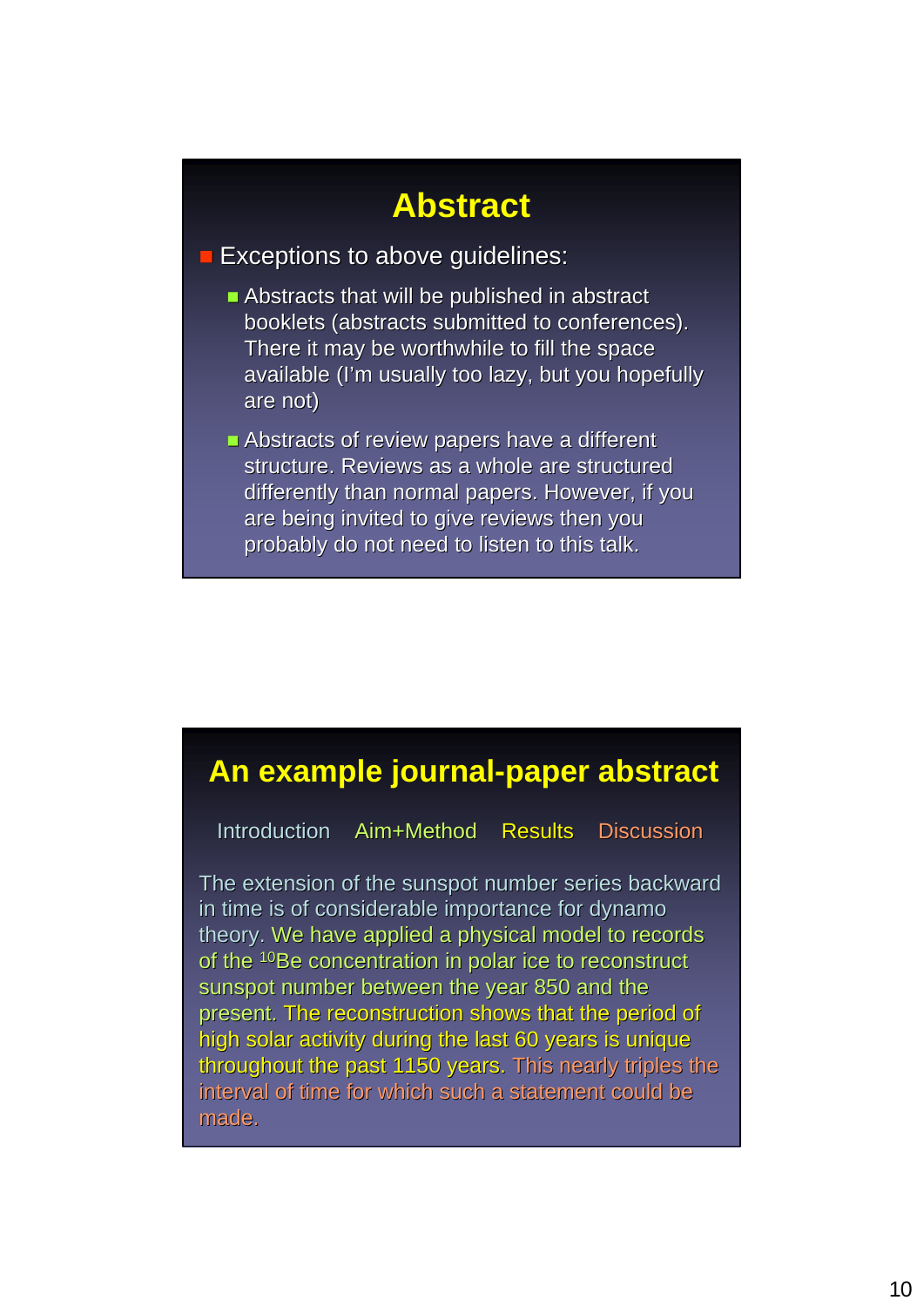## **The Introduction**

- $\blacksquare$  In the introduction you describe the background and context of your work, i.e. what has been done before. This involves a short overview of the relevant literature. Keep the overview short: the introduction of a research article is not a review article.
- $\Box$  Say why the present work needs to be done. Why it is important. If criticism of earlier work is necessary, try to be mild. You don't want others to be too harsh about your work either.

#### **Introduction contd.**

- Definitely needed: Goals of your paper. If similar papers exist: what is new in the method or results.
- $\Box$  Often done, but not necessary: give structure of remaining paper in last paragraph of introduction.
- $\blacksquare$  Many student authors find the Introduction the hardest section to write. They write it at the end, or even ask their supervisors to write it. Writing the Introduction is good practice. It forces you to learn what the importance of the work you have been doing is! This is important for your future career.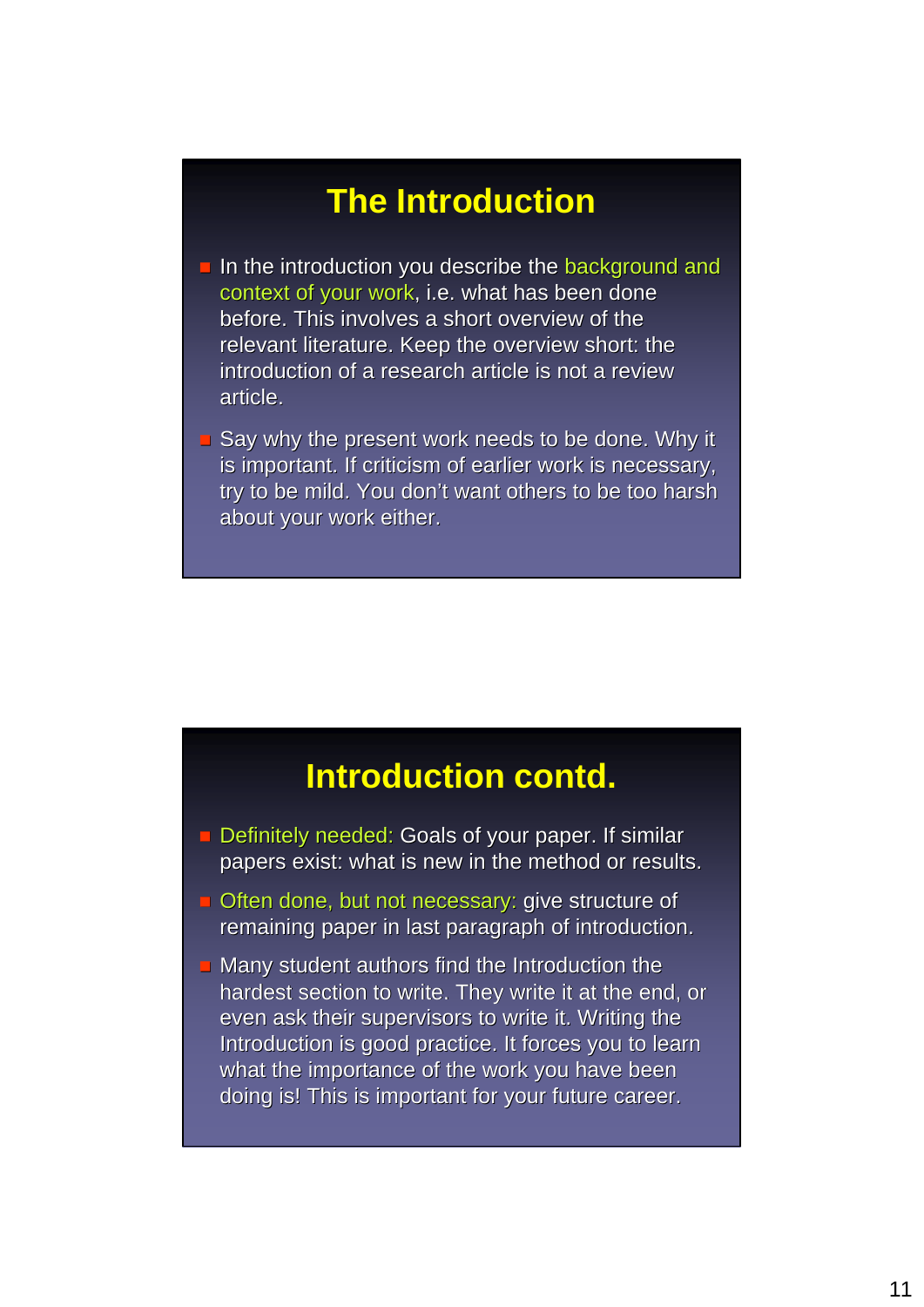## **Methods and Materials**

- $\blacksquare$  Describes the instruments and data used, as well as the analysis techniques. It may be called differently or can be broken into 2 or more sections.
- $\blacksquare$  Examples of alternative titles:
	- Computational technique (appropriate for a numerical paper)
	- $\blacksquare$  Instrument and measurements (e.g. if a new instrument is being described or used)
	- Data and analysis technique (e.g. if the analysis technique is non-standard)
	- **Instrument and observations + Method of analysis** (Section broken into 2 sections)

#### **Methods and Materials**

- $\blacksquare$  Scientific results must be reproducible. Methods and Materials section is key to ensuring reproducibility of your results, since it describes what you have done, how you have done it and with which tools.
- $\blacksquare$  The "when" can also be important: give the times & dates of your observations, specially when studying variable phenomena.
- $\blacksquare$  This section is often studied carefully by the referee. It can decide whether he/she feels that the results can be trusted. If he/she feels that the technique is weak, the paper will be rejected.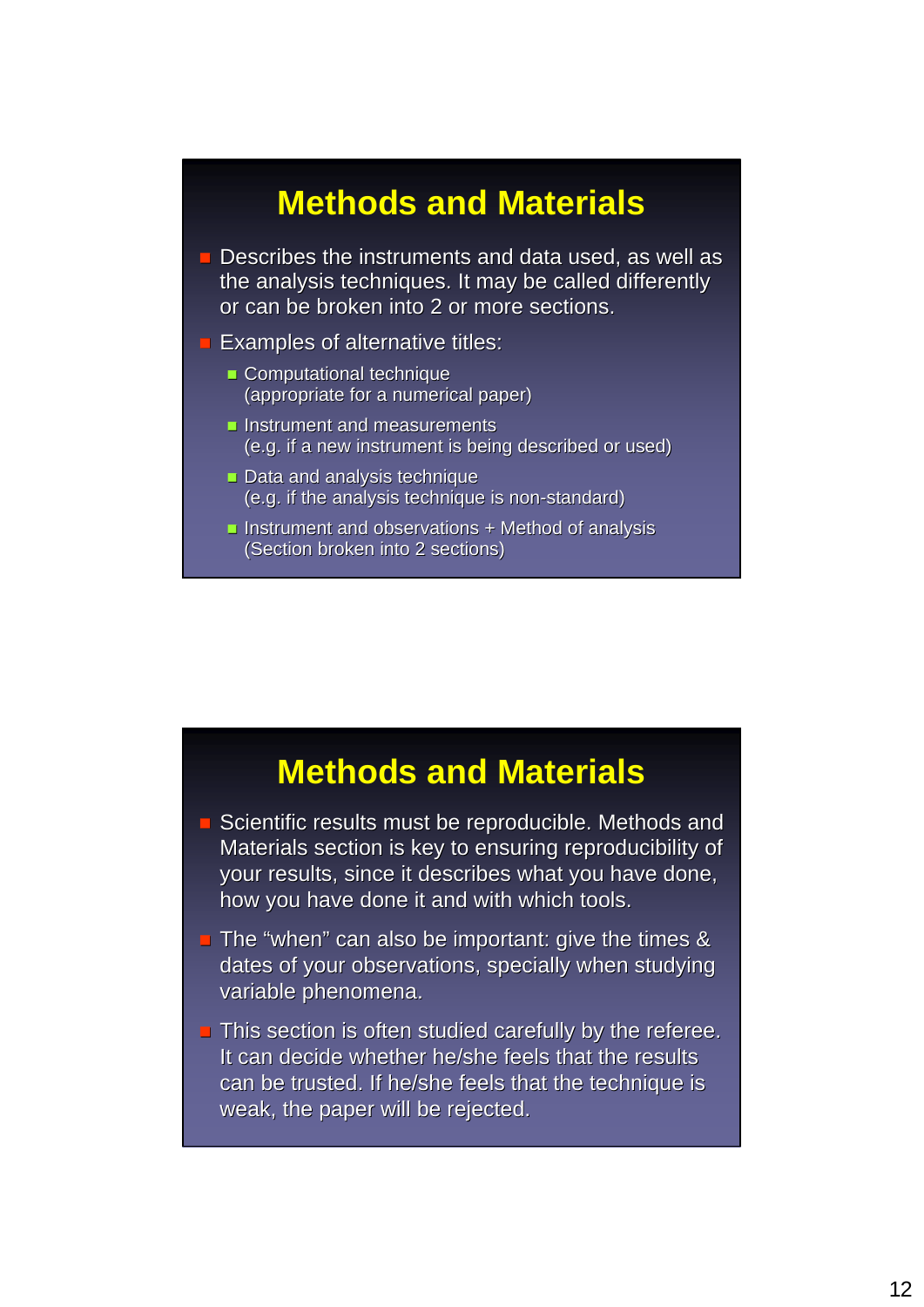## **Methods and Materials**

- $\blacksquare$  Find the balance between:
	- **Describing everything important**
	- **Leaving out everything not needed.**
- $\blacksquare$  Rule of thumb:
	- New method, new instrument, new type of data  $\rightarrow$ Describe in detail, since required for reproducibility.
	- Known method or instrument, previously used and described in other paper(s)  $\rightarrow$  Often a reference is sufficient.
- Do not repeat descriptions
- **Often a figure can illustrate & clarify the method**

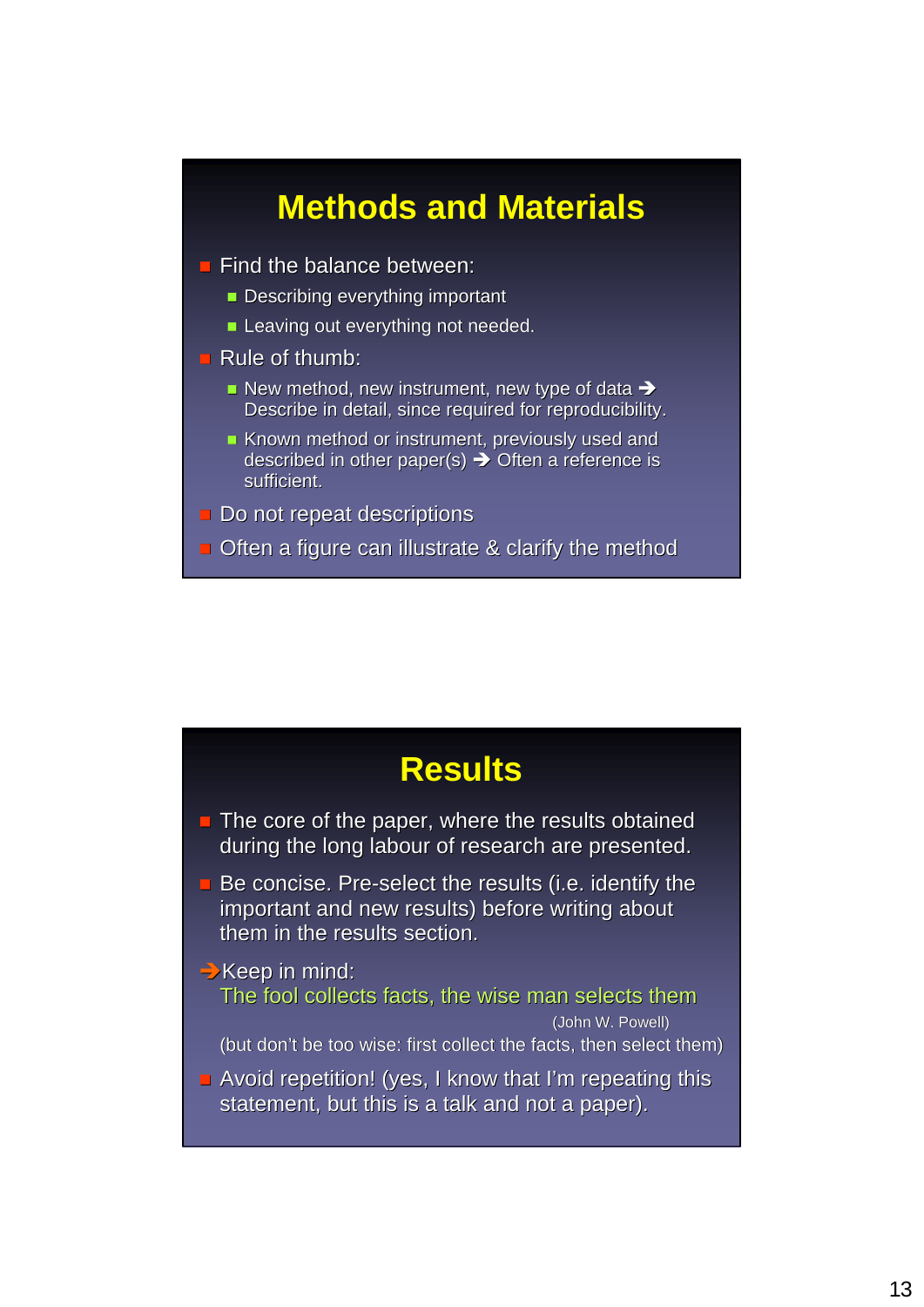## **More Results**

- Decide on what to put into the Results section and what to move to the Discussions section.
- General rule (but not a very hard and fast one)
	- $\blacksquare$  In the results section you only describe the results, but do not interpret them very much.
	- In the discussion section provide the interpretation and the comparison with the literature, without repeating all the results.

#### **Results: Figures**

- $\blacksquare$  Use figures to show the main results if possible.
- $\blacksquare$  Each figure must be referred to in the text.
- $\blacksquare$  Each figure must have a caption.
	- Captions should be short, but self-explaining, since often figures are looked at before the text is read. I.e. if symbols or abbreviations are used, then they must have been defined in an earlier figure caption.
	- Captions should only clarify what is plotted and not try to interpret the figure. Interpret the figures in the main text.
- $\Box$  One way to structure this section is to write it around the figures. However, do not forget to make a logical order.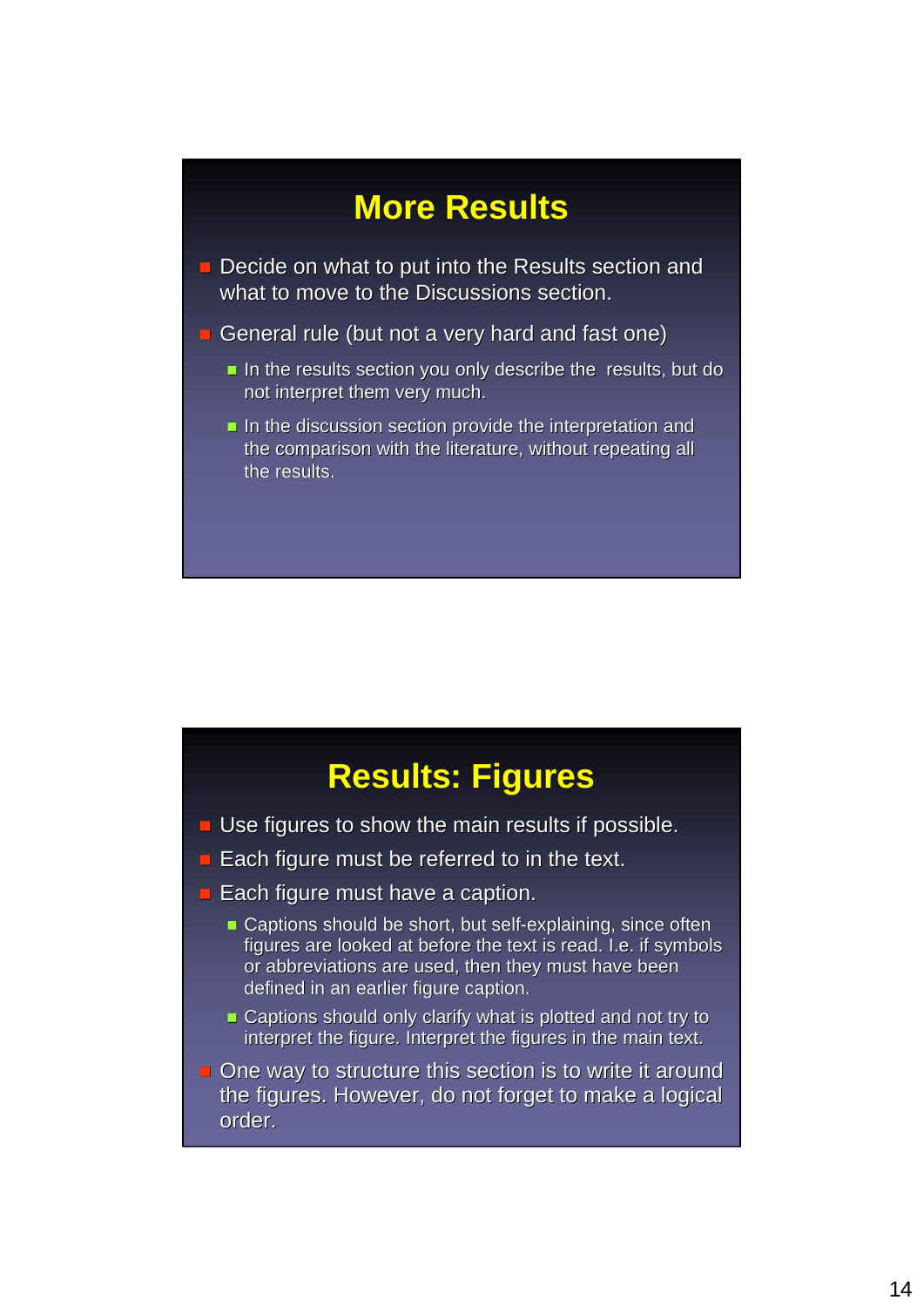

#### **X-Y line graphs**

- If data points are linked by a line (shows dependence of one variable on another, with a particular order of the points)
- Scatter plots
	- Same as X-Y line graphs, but if the points are in no particular order
- Contour plots, surface plots, images
	- Different ways of representing 3-D data sets.
- $\blacksquare$  Histograms, bar charts, pie charts
	- Representations of distributions, fractions & their evolution

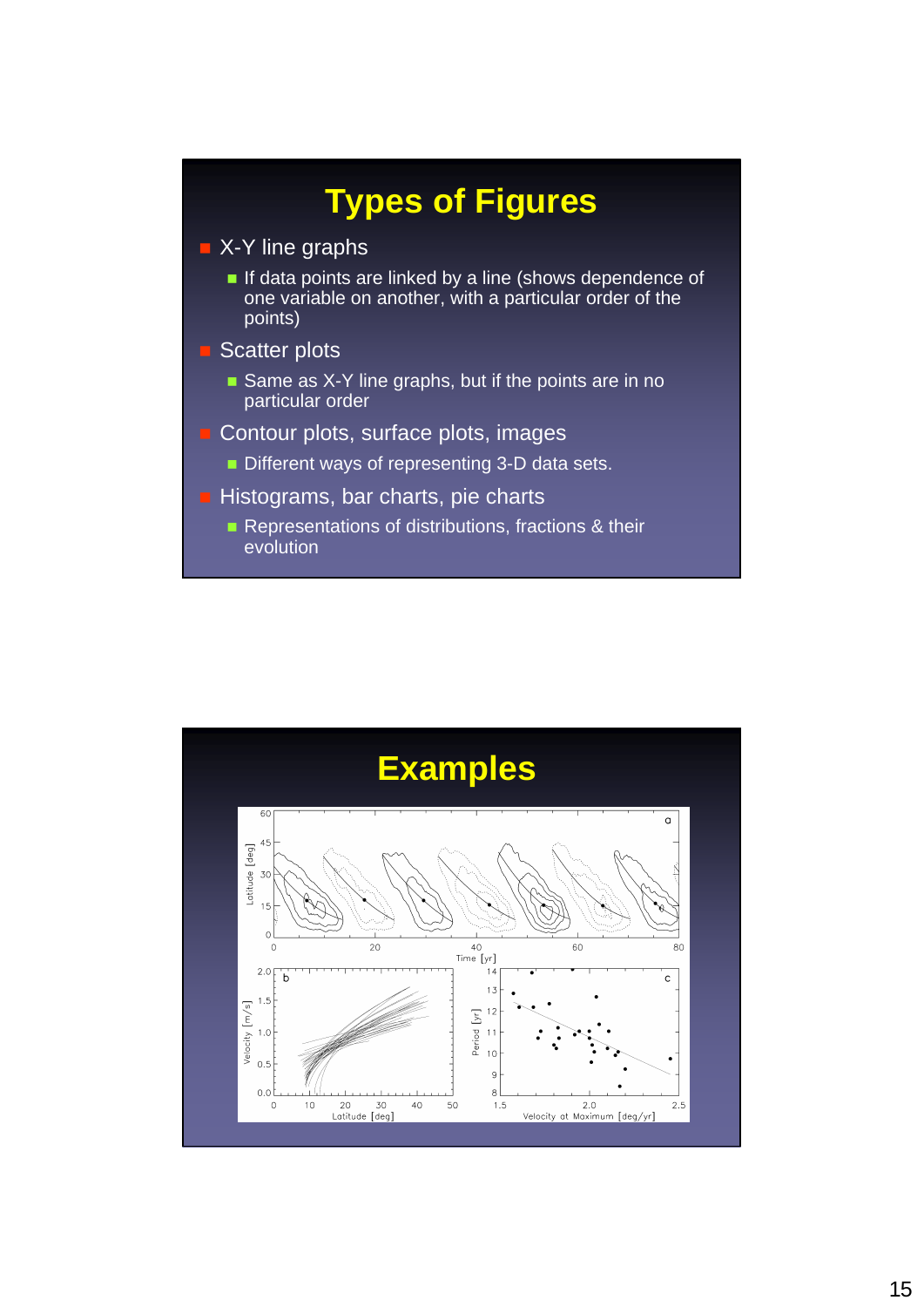



taken from an αΩ-dynamo model. The dots represent the data of 28 simulated cycles and the line denotes a linear least-square fit.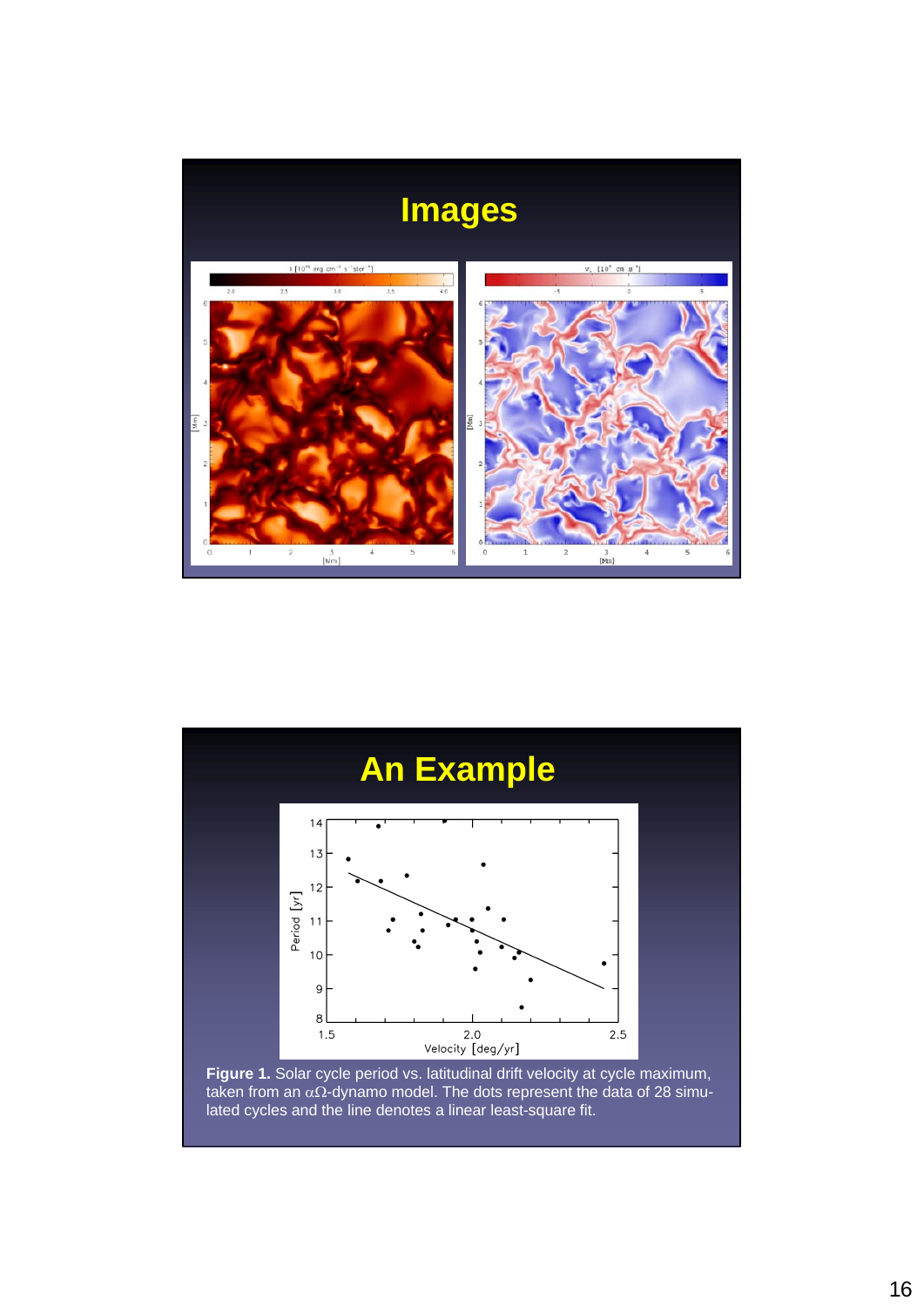

### **What to observe when plotting figures**

- $\blacksquare$  Line thickness, image resolution
- **Labels, font type & size**
- Number and size of major and minor ticks
- Axes range (round numbers, fill the frame!), linear/log scale
- Line style, symbols (type & size), color (cost!)
- Give a key to symbols (either in plot or in caption)
- Don't overload figures (too many different quantities)
- Caption: Should give all the information needed to understand the figure, but is not a discussion (exceptions are possible; e.g. main results).

#### Depend on final size of figure!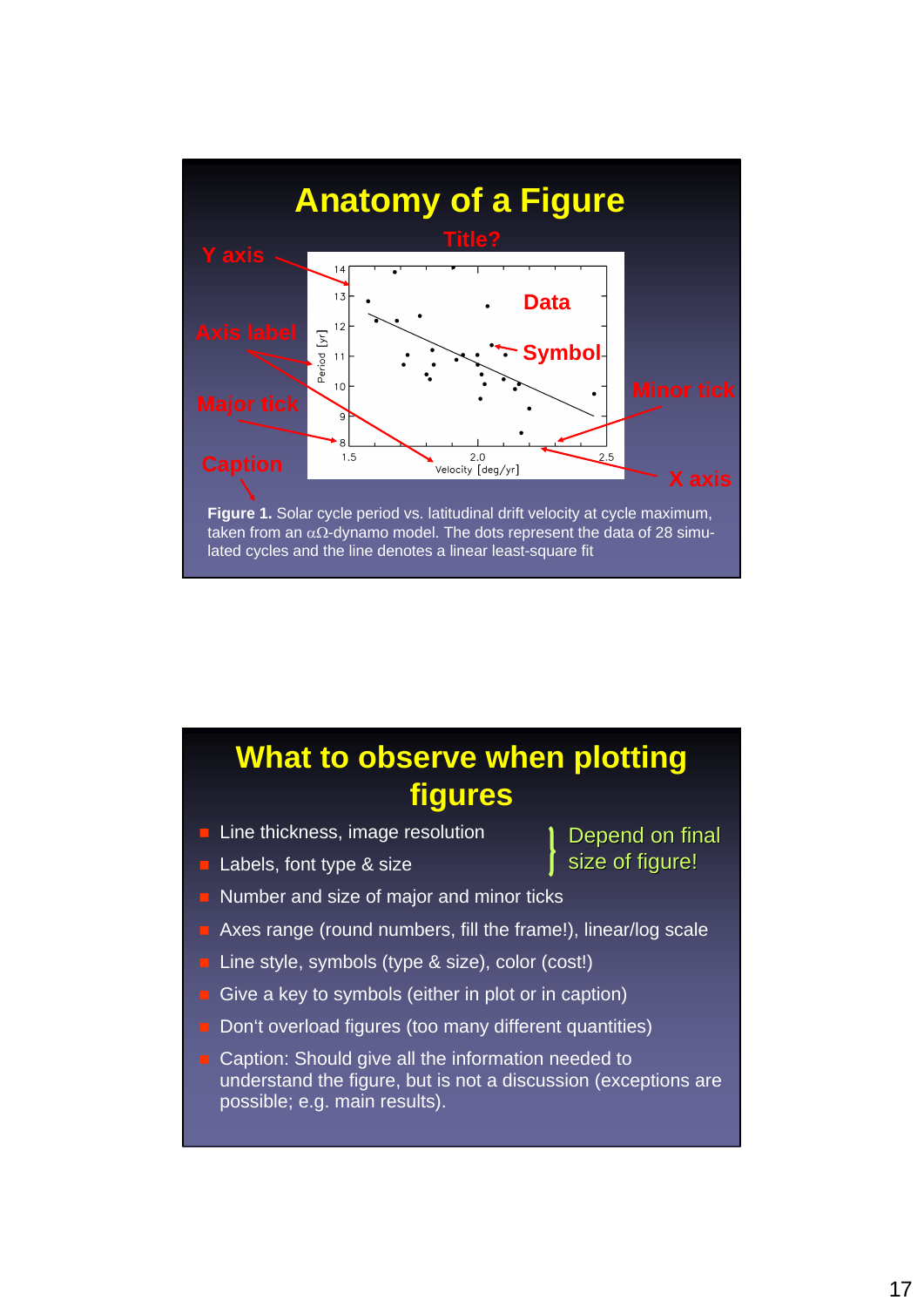## **What About Colour?**

- $\Box$  Colour is easily produced on the screen and colour printers are also common. However, publishing a paper with colour figures is still very expensive.
- $\rightarrow$  Try to avoid publishing colour figures. Use different line styles (solid, dotted, dashed, etc.) instead of coloured lines, use B&W greyscales instead of colour tables unless the figure becomes incomprehensible.
- **One possibility offered by some journals: No colour** charges if the figures are in colour only in the electronic version, but B&W in the printed version.

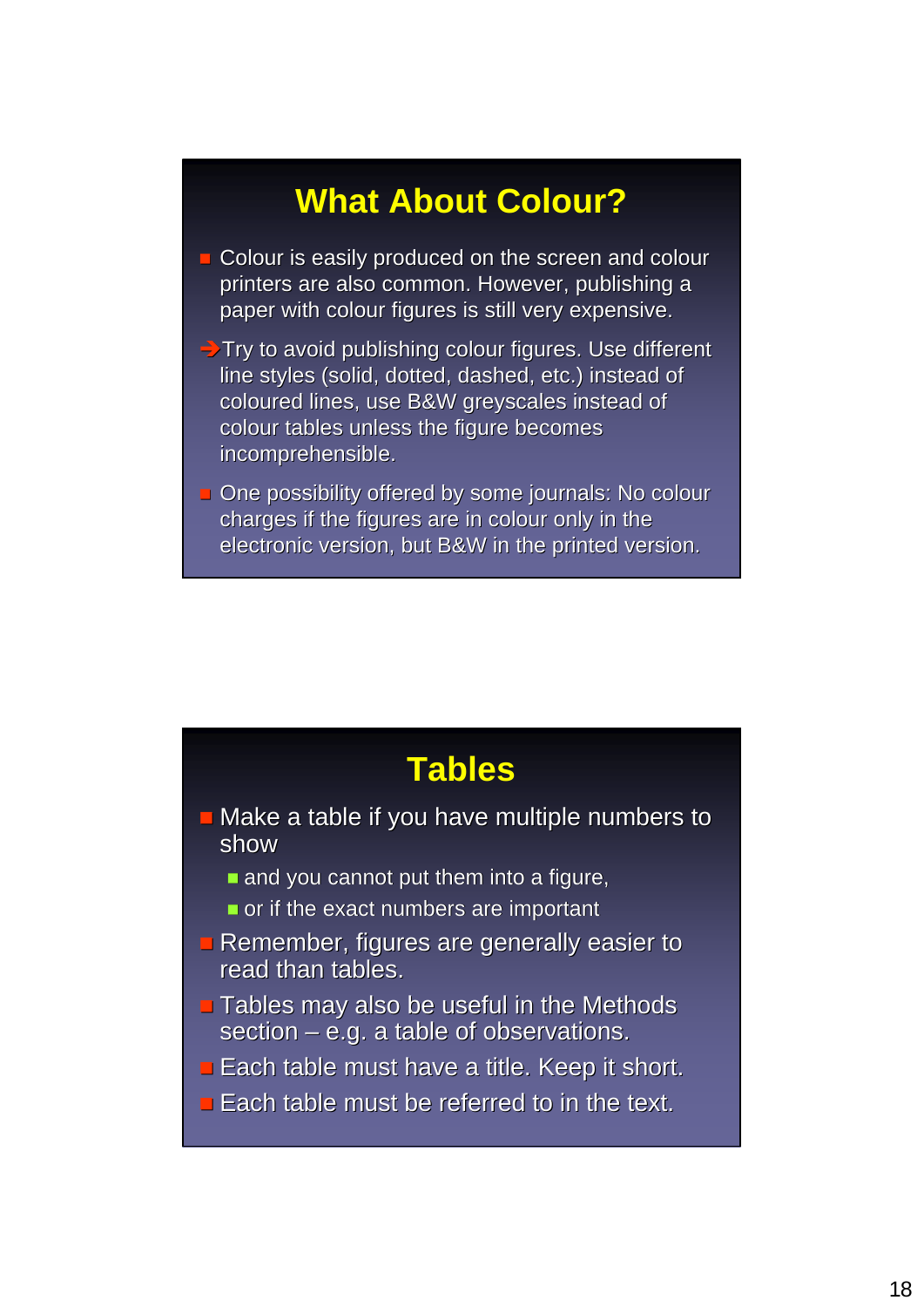## **More Tables**

- $\blacksquare$  Describe the different columns of the table! E.g. as footnote to table or in main text (follow E.g. as footnote to table or in main text (follow journal style).
- $\blacksquare$  Some journals publish long tables electronically only. Possibly put them in appendix. appendix.
- **Footnotes (e.g. sources of data are often** given in the footnote of a table)

**Table1.** Descriptive caption above table.

|          |                 | Model $l$ [m] $v$ [ms <sup>-1</sup> ] |
|----------|-----------------|---------------------------------------|
| $\bf{A}$ |                 | 10                                    |
| Β        | 3               | $-12$                                 |
| $C^*$    | $5\overline{)}$ | 15                                    |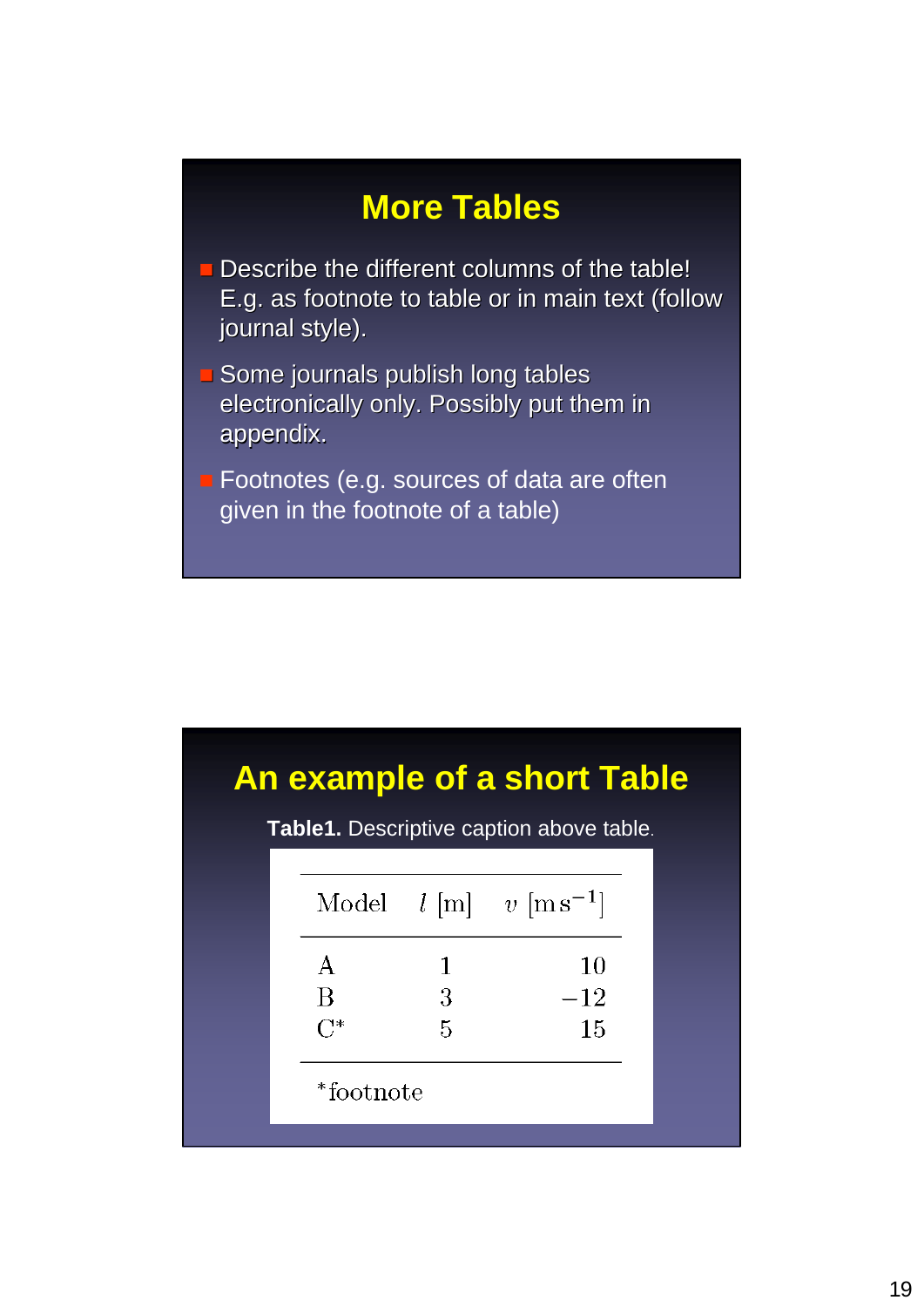## **Discussion**

- $\blacksquare$  In this section the already presented results are discussed and conclusions are drawn from them.
- $\blacksquare$  Alternative title: Discussion and conclusions. Sometime broken up into two separate sections.
- It may be appropriate to repeat the MAIN result(s) (but definitely not all of them). This is not the aim of this section and is not necessary.
- Often a difficult section to write. Drawing sound conclusions from experimental or theoretical results is not always straightforward. It is an exercise in logic, requires some knowledge of the literature and experience in the topic of research.

#### **Acknowledgements**

- $\blacksquare$  The acknowledgements are placed between the end of the regular text and the references.
- $\blacksquare$  People who have contributed to the paper, but not by a sufficient amount to be included in the author list, should be thanked in the acknowledgements. acknowledgements.
- $\blacksquare$  Discuss with your supervisor, which people should be acknowledged.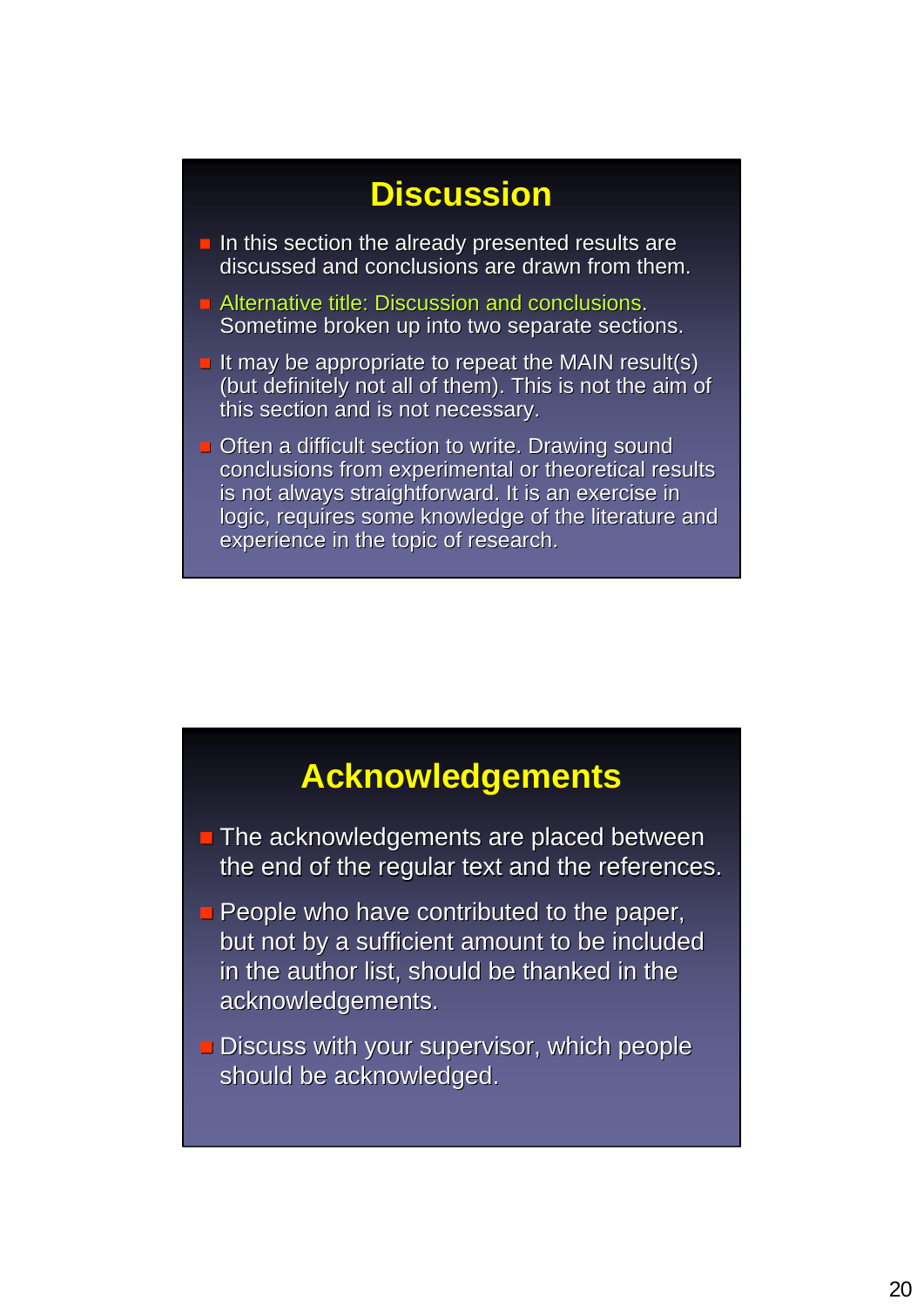## **Acknowledgements**

Acknowledgements & what they (should not) mean:

- We thank A. Aabacher for helpful and clarifying discussions.  $\rightarrow$  Sometimes means: the authors would have made total fools of themselves if A. Aabacher had not pointed out their error to them.
- $\blacksquare$  B. Bardot provided figures and input to the text, which is gratefully acknowleded.  $\rightarrow$  B. Bardot wrote the paper.
- $\blacksquare$  C. Cardinale read through an earlier version of this manuscript  $\rightarrow$  C. Cardinale found so many mistakes that the paper had to be basically rewritten.
- $\blacksquare$  We thank D. Duck for providing data and helping with their interpretation.  $\rightarrow$  D. Duck actually did all the work

#### **References**

 $\blacksquare$  Most important rule: Check the style manual of the journal to which paper is to be submitted. Journals have widely different styles for references.

 $\blacksquare$  In solar physics: alphabetical and chronological, e.g. Aabacher A., 1999, J. Irreproducible Res. 15, 16 Bardot B., 1988, B&B 1, 1111 Cardinale C., 1977, in Old Movies, ed. C. Chaplin, p. 777

Duck D., 1966, The adventures of Daisy D., Disney Press

Duck D., and Mouse M., 1955, Goofy's Mag. 13, 13

Duck D., McDuck S., and Mouse M., 1933a, ApJ 33, 333

Duck D., McDuck S., and Mouse M., 1933b, ApJ 44, 444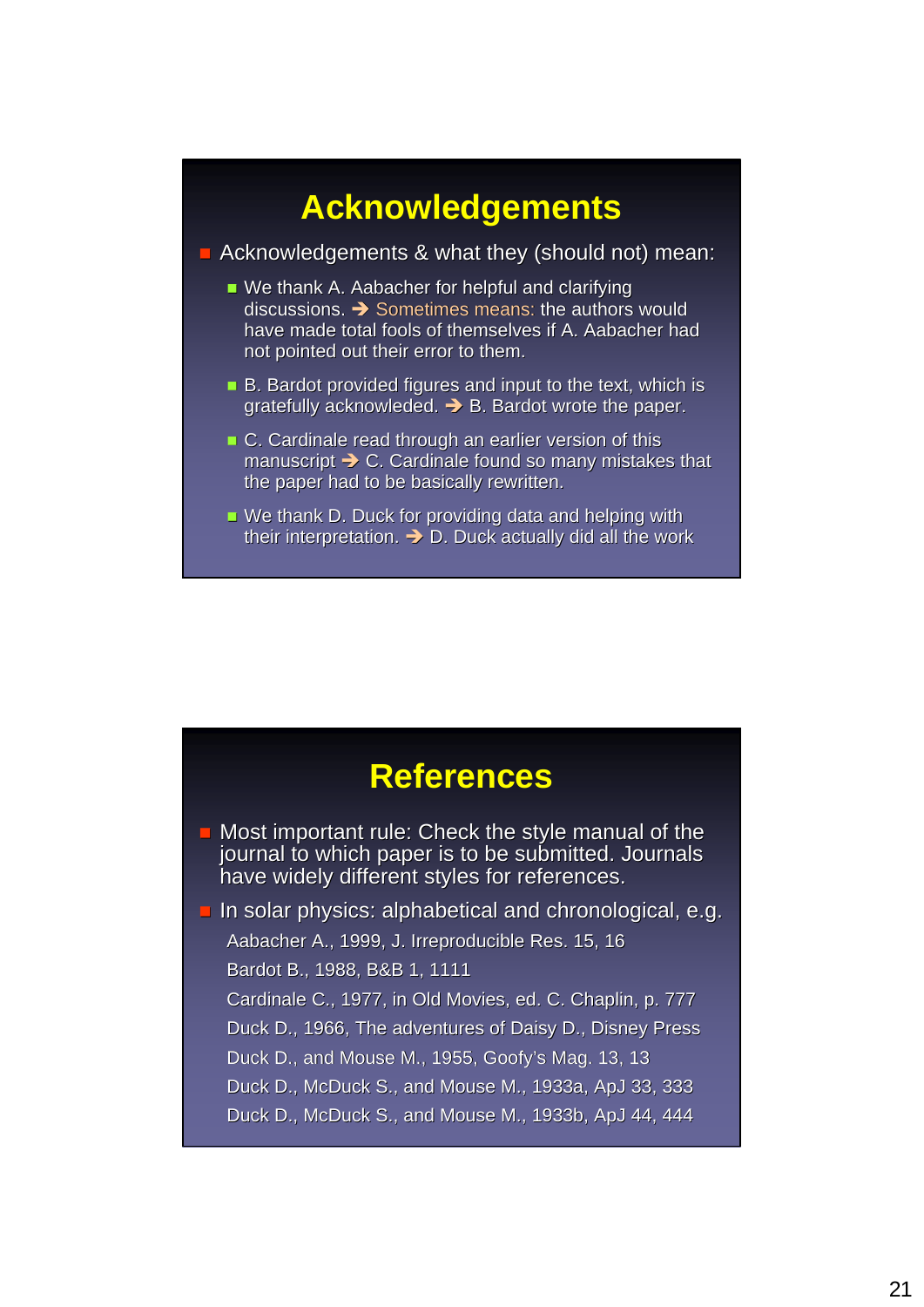#### **References**

- $\blacksquare$  Other journals: references are numbered in the order in which they are cited in text. Best use automated numbering scheme (provided by LaTex)
- $\blacksquare$  If you are using unpublished data or results of another researcher, then cite him/her in the text as, e.g., M. Monroe, 1999, private communication). Ask before you cite!
- $\blacksquare$  No private communications or unsubmitted papers into the reference list.
- **Papers that have been submitted, but not yet that have been submitted, but not yet** accepted for publication are cited as "submitted", those that have been accepted as "in press".

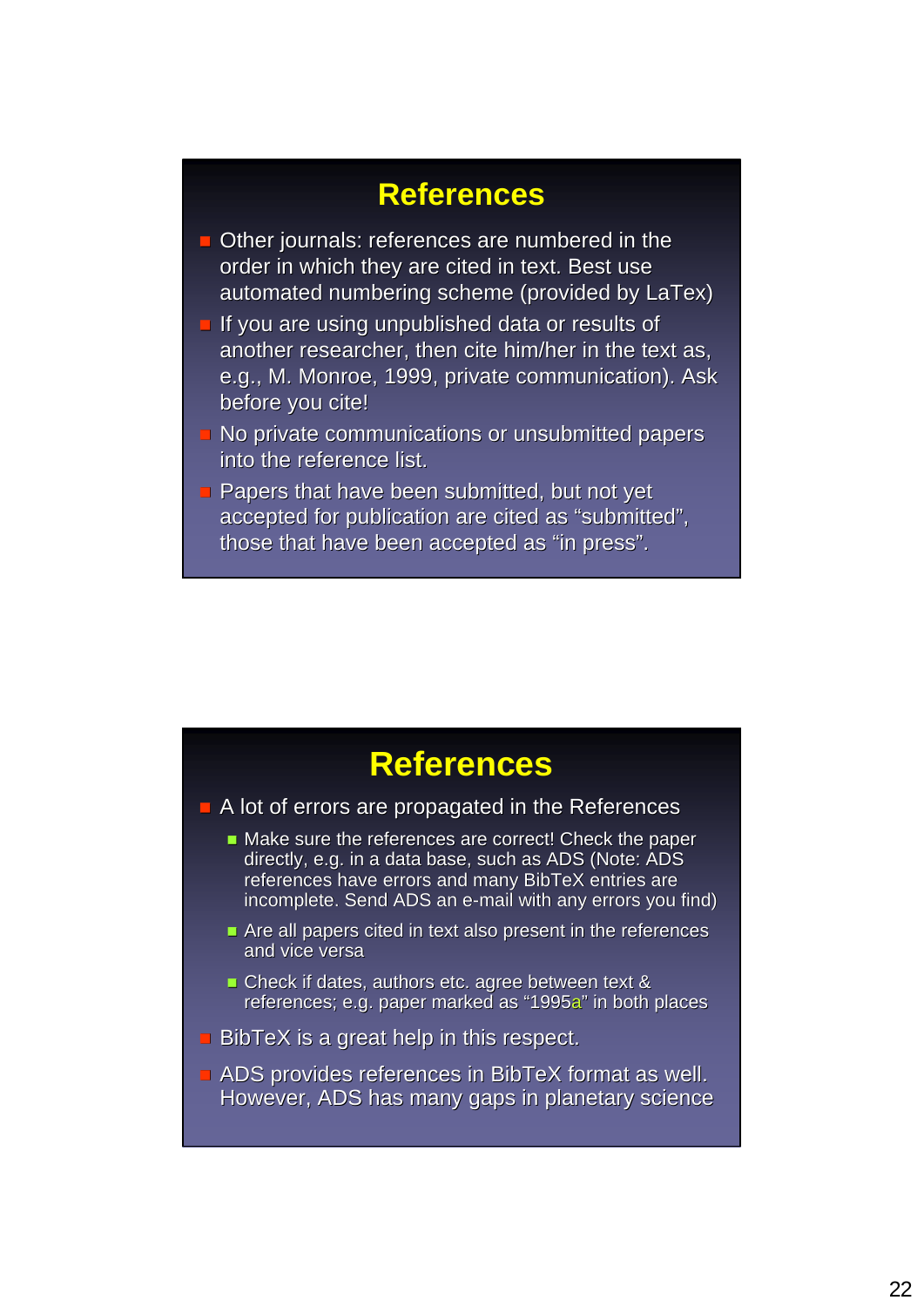## **Appendices**

- $\blacksquare$  Material that may be of interest for a few readers, but not for most (e.g. lengthy tables, derivations of equations) can be put into an appendix or into multiple appendices.
- $\blacksquare$  Most papers do not have an appendix.
- An appendix must be referred to in the main paper. E.g., "The derivation of Eq. (15) is given in Appendix B."

## **After finishing to write**

#### **Revise**

- **Important: be consistent. Make sure that you say** the same thing everywhere in the paper. However, not always easy. Even Bible has its inconsistencies. E.g. Heaven is hotter than hell, according to Bible. E.g. Heaven is hotter than hell, according to Bible.
- **Show the paper to your supervisor!!!**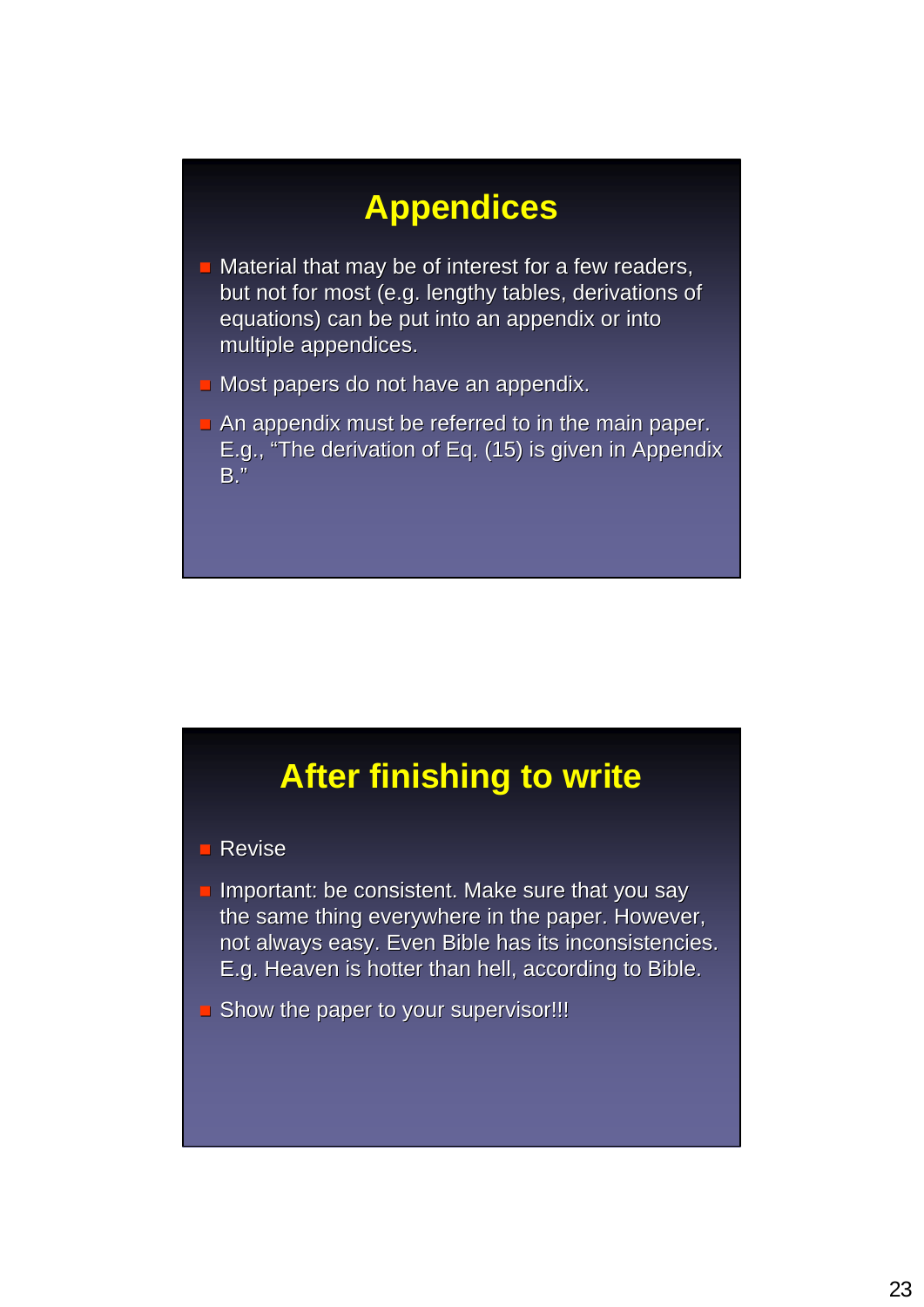## **Style**

- $\blacksquare$  Scientific publications have their own style, different from the spoken work, different from the style of newspapers, or most literature.
- $\Box$  The aim of a scientific paper is to transmit what you have done and the results you have found. Remove everything not needed for this.
- $\rightarrow$  The style should be clear, simple and concise.
- Golden rule No. 1 of paper writing style: KISS Keep It Short & Simple
- Golden rule No. 2 of paper writing style: KISS (for those not paying attention to Golden Rule No 1) Keep It Simple, Stupid!

## **Style: jargon**

- $\blacksquare$  Avoid jargon! I.e. do not use unnecessarily many, long and abstruse words to hide your meaning. Do you recognize the well-known adages (the sayings) in these examples of "Jargonese"?
- $\blacksquare$  A sedimentary conglomerate in motion down a declivity gains no addition of mossy material
- $\rightarrow$  A rolling stone gathers no moss (J-factor of 3)
- $\blacksquare$  There is a large body of experimental evidence which clearly indicates that members of the genus *Mus* tend to engage in recreational activity while the feline is remote from the locale.
- $\rightarrow$  When the cat is away, the mice will play (factor >4)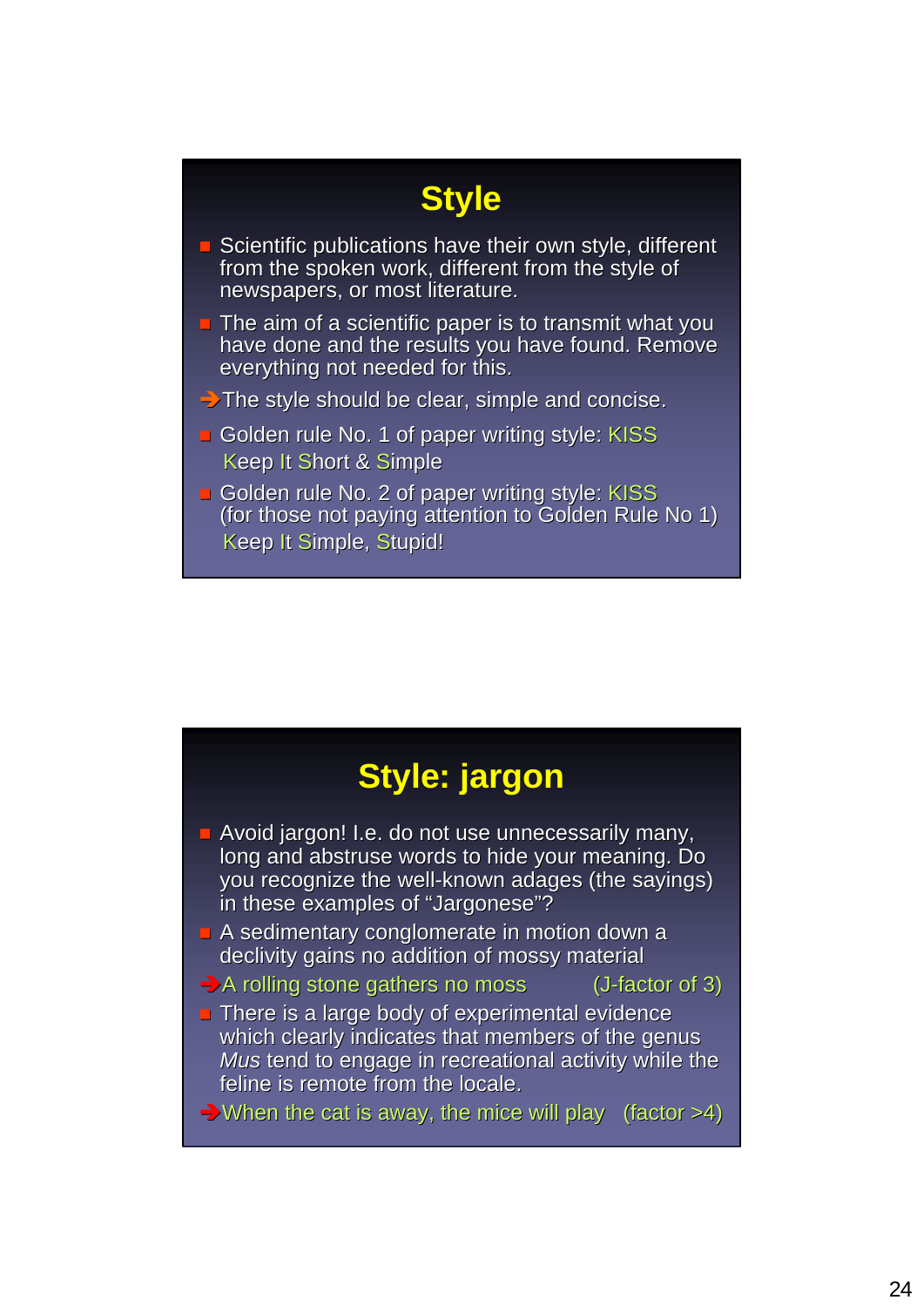## **Style: Jargonese the 2nd**

 $\blacksquare$  As a case in point, it has been proposed by numerous authorities that slumbering canines are best left in a recumbent position.

 $\rightarrow$  Let sleeping dogs lie.  $($ J-factor of 6) factor of 6) factor of 6) factor of 6) factor of 6)

**From time immemorial, it has been known that the** ingestion of an "apple" (i.e. the pomme fruit of any<br>tree of the genus *Malus*, said fruit being usually<br>round in shape and red, yellow, or greenish in colour) on a diurnal basis will with absolute certainty keep a primary member of the health care establishment absent from one's immediate environment.

 $\rightarrow$  An apple a day keeps the doctor away. (factor >10)

| <b>Style</b>                                                                                                                                                                                                                                                        |  |
|---------------------------------------------------------------------------------------------------------------------------------------------------------------------------------------------------------------------------------------------------------------------|--|
| Many publications are often written in an impersonal<br>style (probably to make them appear more<br>objective). Often the passive voice is employed.<br>Also, in many papers written in the active voice,<br>"we" is used, even if only a single author is present. |  |
| <b>Ny suggestion:</b>                                                                                                                                                                                                                                               |  |
| Use the first person. Use "I" if you are the only author.                                                                                                                                                                                                           |  |
| Sentences that become too long are hard to understand.<br>However, if all sentences are very short, the text appears<br>to be disconnected.                                                                                                                         |  |
| Reading papers written by leading scientists who are<br>native english speakers can help, but be careful, some of<br>them also use jargonese                                                                                                                        |  |
|                                                                                                                                                                                                                                                                     |  |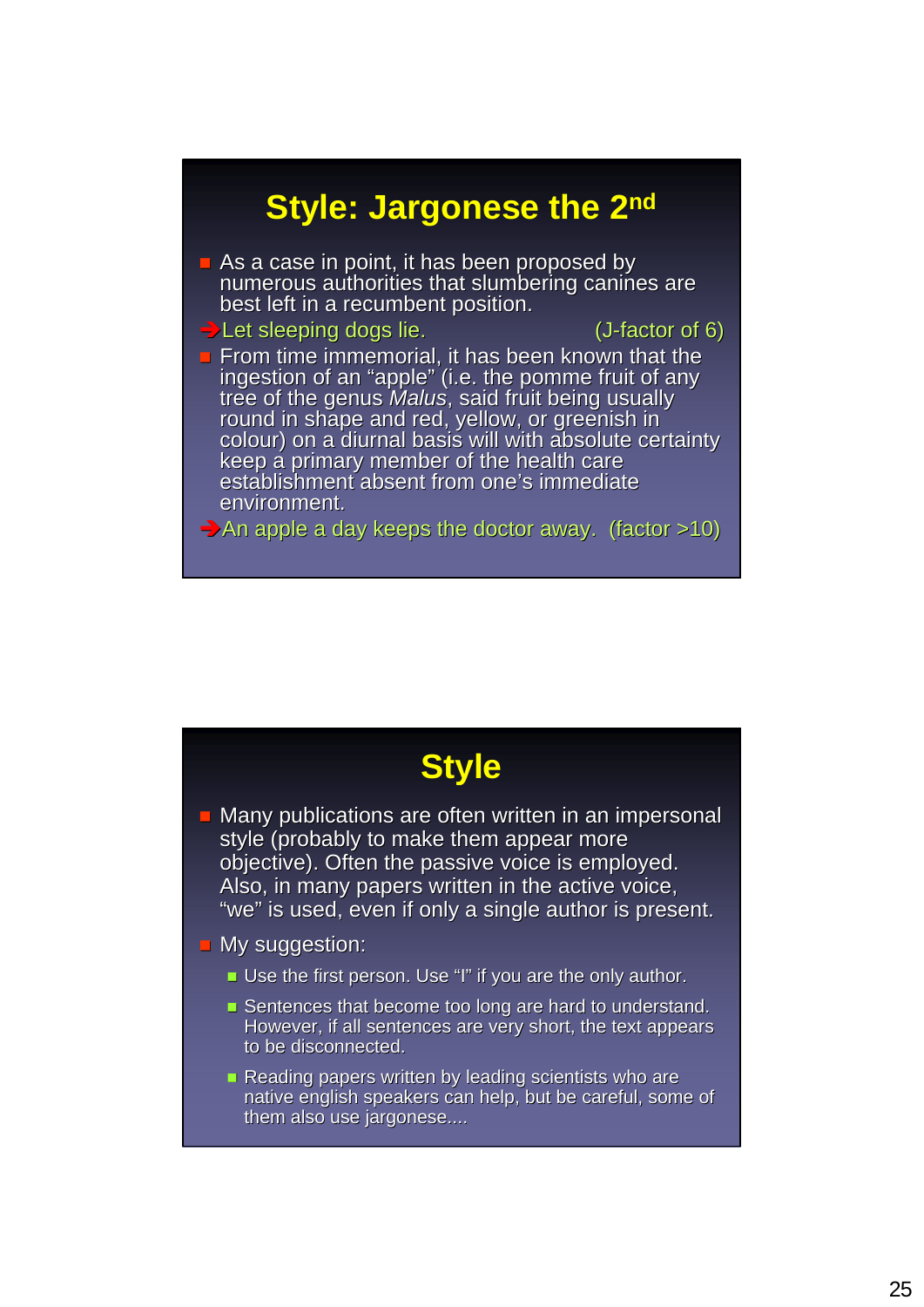### **Don't forget the reader**

- $\blacksquare$  Write at a level for PhD students working in the same general field. E.g., a planetary atmospheres paper should be aimed at atmospheric planetary scientist, but not specializing in the same planet.
- $\blacksquare$  The 4 principles of writing for the reader:
	- $\blacksquare$  The clarity principle: Make things clear to the reader, but do not give more information than is necessary.
	- $\blacksquare$  The reality principle: Assume that readers know how the world works (no need to tell them all again), but tell them anything you believe they may not know & need to know.
	- **The relevance principle: Stick to your topic and don't lose** the aim of your paper from sight.
	- $\blacksquare$  The honesty principle: State only what you can provide evidence for.

#### **Style: The Dos**

- $\Box$  Spell out your assumptions (Intro. or Methods Sect.)
- $\blacksquare$  Be as precise as possible. Provide numbers!
- $\blacksquare$  Avoid using too many abbreviations. Define the abbreviations the first time they are used. E.g.: "Another name for Father Christmas (FC) is Santa Clause (SC). FC does most of his work in the run up to Christmas and so does SC, of course."
- **Define all symbols the first time you use them**
- Give the units!! SI units are now generally used.
- $\blacksquare$  Use italics sparingly, avoid bold face etc.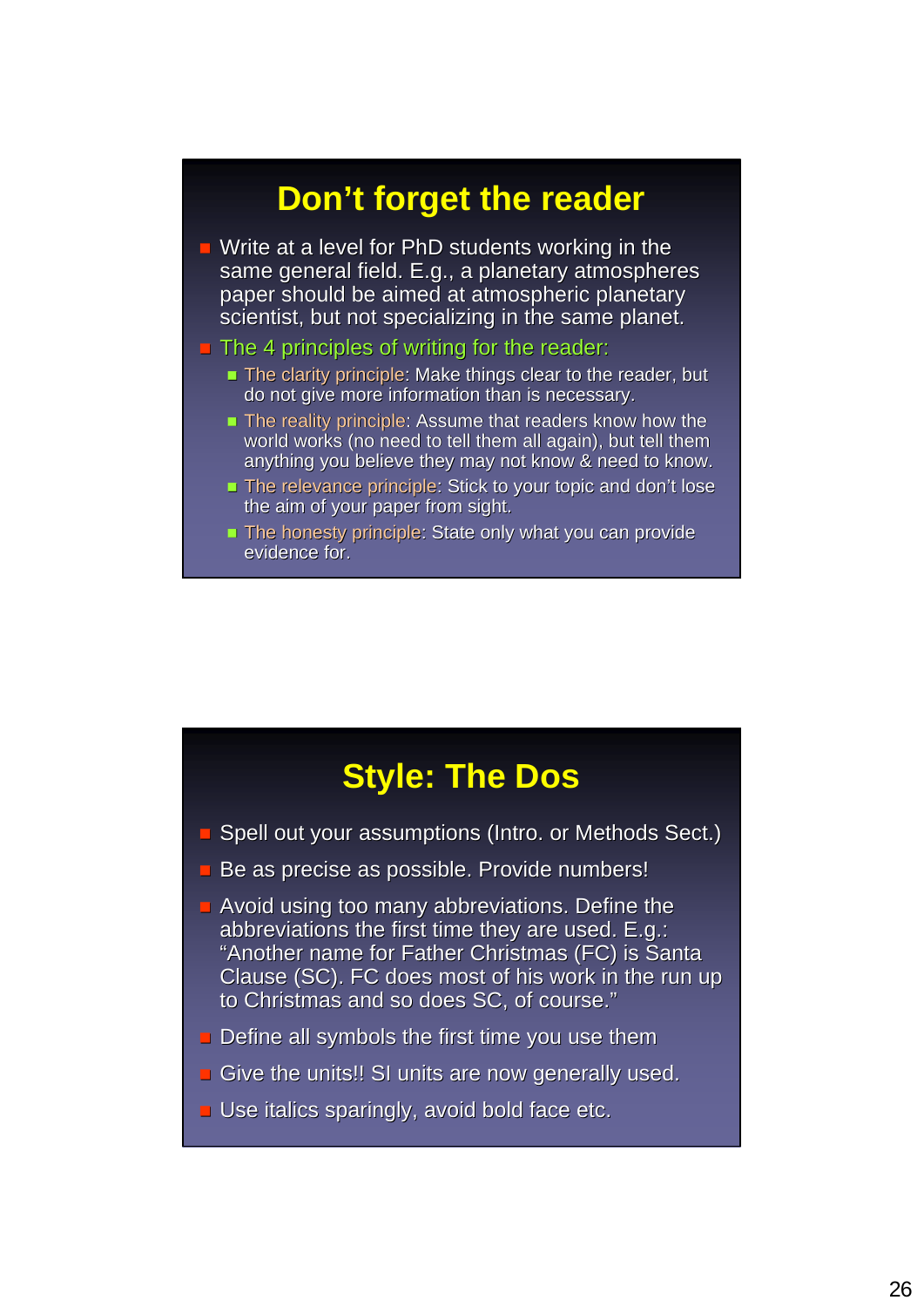## **Style: The Don'ts**

- $\blacksquare$  Avoid everything listed in the viewgraphs on how NOT to write a scientific paper.
- $\blacksquare$  Don't copy sections or paragraphs from other papers, including your own, even if this seems inviting since they are already well formulated. You may end up with a paper that is both "good and original", but "the parts that are good are not original" and the parts that are original are not good" (Samuel Johnson).
- **Copying is ethically wrong, specially from other** authors' papers. Students caught plagiarising can get thrown out of their PhD programs.

#### **Logical sequences and connectors**

- $\blacksquare$  Typical problem with papers written by beginners. Thoughts are put to paper, but without making sure that each sentence follows logically from the previous one.
- **Important: The sentences within a paragraph should The sentences within a paragraph should** follow a logical sequence (i.e. it should be possible to rearrange the sentences and someone else would still be able to put them back into the correct order again). Examples are given in following slides; as an exercise)

 $\rightarrow$ Importance of connectors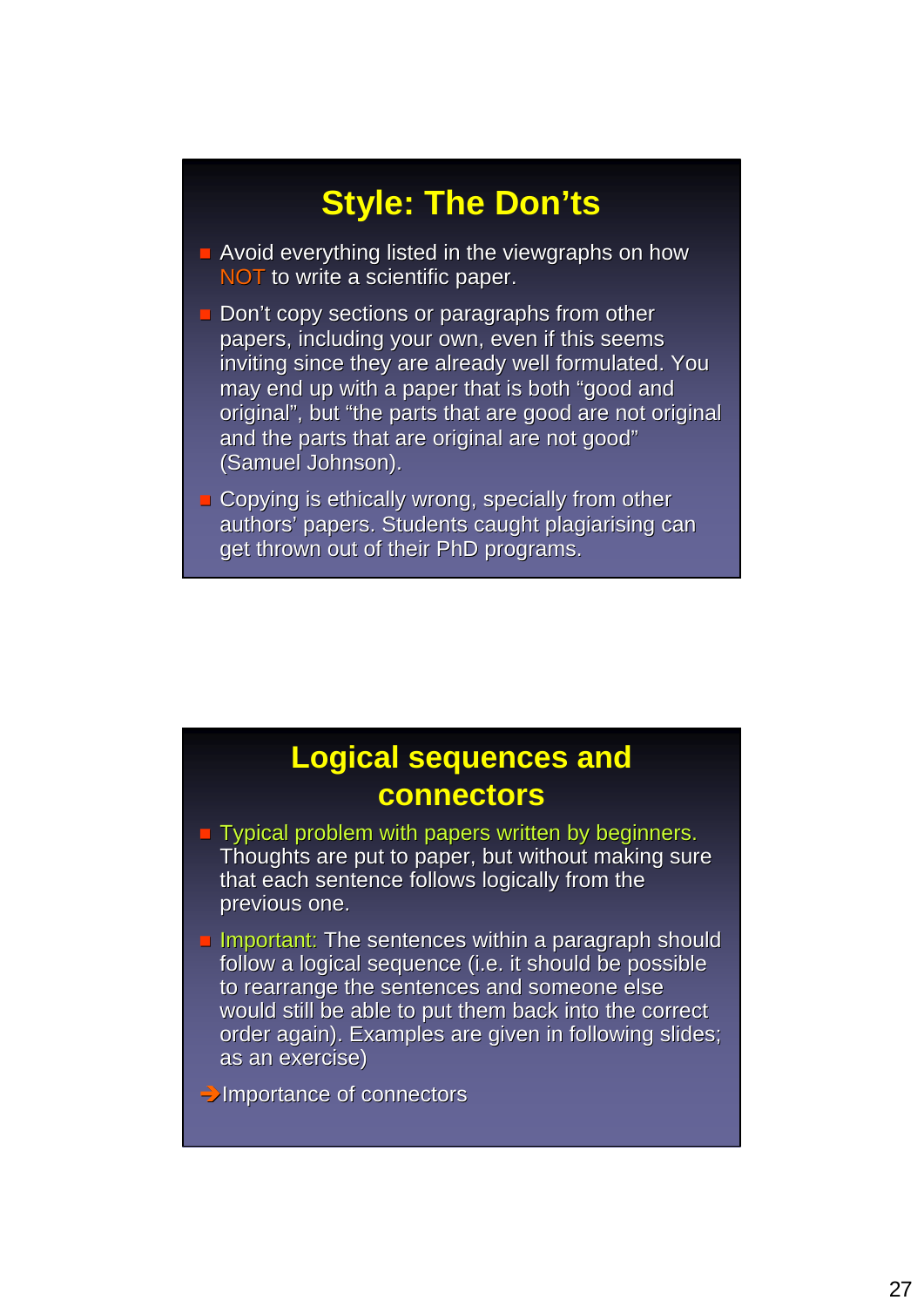## **Killer cows and connectors**

Connectors & Modifiers lead from a (part of a) sentence (thought) to the next A few examples (by far not exhaustive) A few examples (by far not exhaustive)

| Indicating an addition:                        |                                                     |                                        |
|------------------------------------------------|-----------------------------------------------------|----------------------------------------|
| additionally<br>also<br>as mentioned (above)   | as well (as)<br>at the same time<br>besides (infml) | furthermore<br>in addition<br>moreover |
| Indicating a parallel:                         |                                                     |                                        |
| by the same token<br>equally<br>in other words | in the same way<br>likewise<br>similarly            | that is                                |

| all the same<br>alternatively<br>although<br>apart from that<br>by contrast<br>conversely<br>despite the fact that<br>even so<br>Indicating a cause: | even though<br>however<br>in comparison<br>in contrast to $+$ noun<br>instead (of )<br>on the contrary<br>on the other hand<br>nevertheless | nonetheless<br>rather (than)<br>still (infml)<br>though<br>though (infml)<br>while<br>yet |
|------------------------------------------------------------------------------------------------------------------------------------------------------|---------------------------------------------------------------------------------------------------------------------------------------------|-------------------------------------------------------------------------------------------|
| accordingly<br>as a consequence<br>as a result<br>because<br>Ordering points:                                                                        | consequently<br>for<br>hence<br>owing to                                                                                                    | since<br>so (infml)<br>therefore<br>thus                                                  |
| first.<br>second<br>secondly<br>third                                                                                                                | thirdly<br>then<br>finally<br>lastly                                                                                                        | in conclusion<br>in summary<br>to summarise<br>to sum up                                  |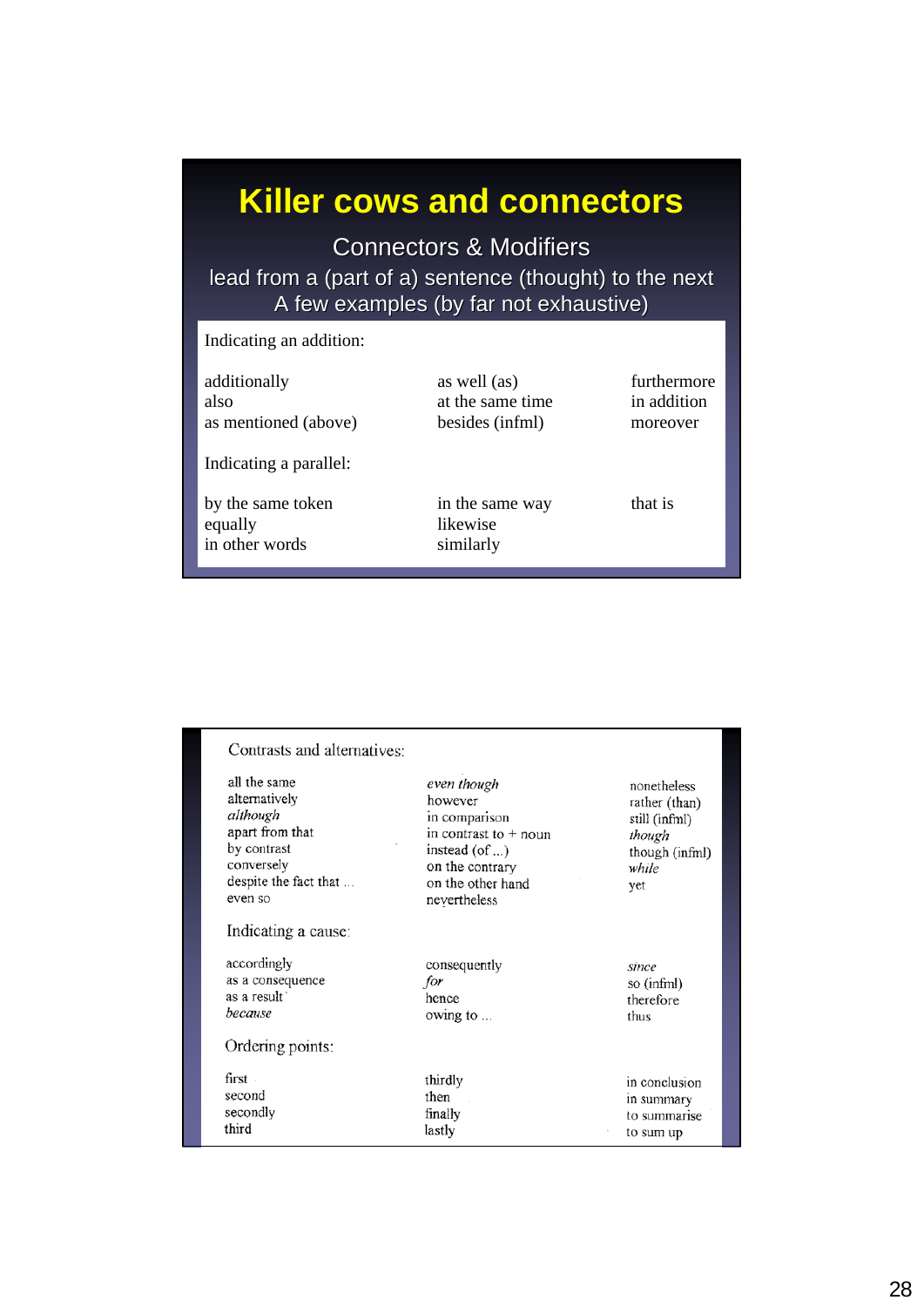Emphasis:

above all actually as a matter of fact in actuality in fact

Modifying a statement:

according to ... as a rule by all accounts for the most part generally in general in most cases in practice

indeed in particular let alone naturally (infml) of course

in principle in theory theoretically to some degree to some extent to the best of my knowledge

specifically surely to put it mildly to say the least without exception

## **Style & language**

- $\blacksquare$  Scientific english would be a whole lecture course in itself.
- $\blacksquare$  Here I consider only 2-3 aspects.
- **For example, it is important to have a handy** list of verbs to use.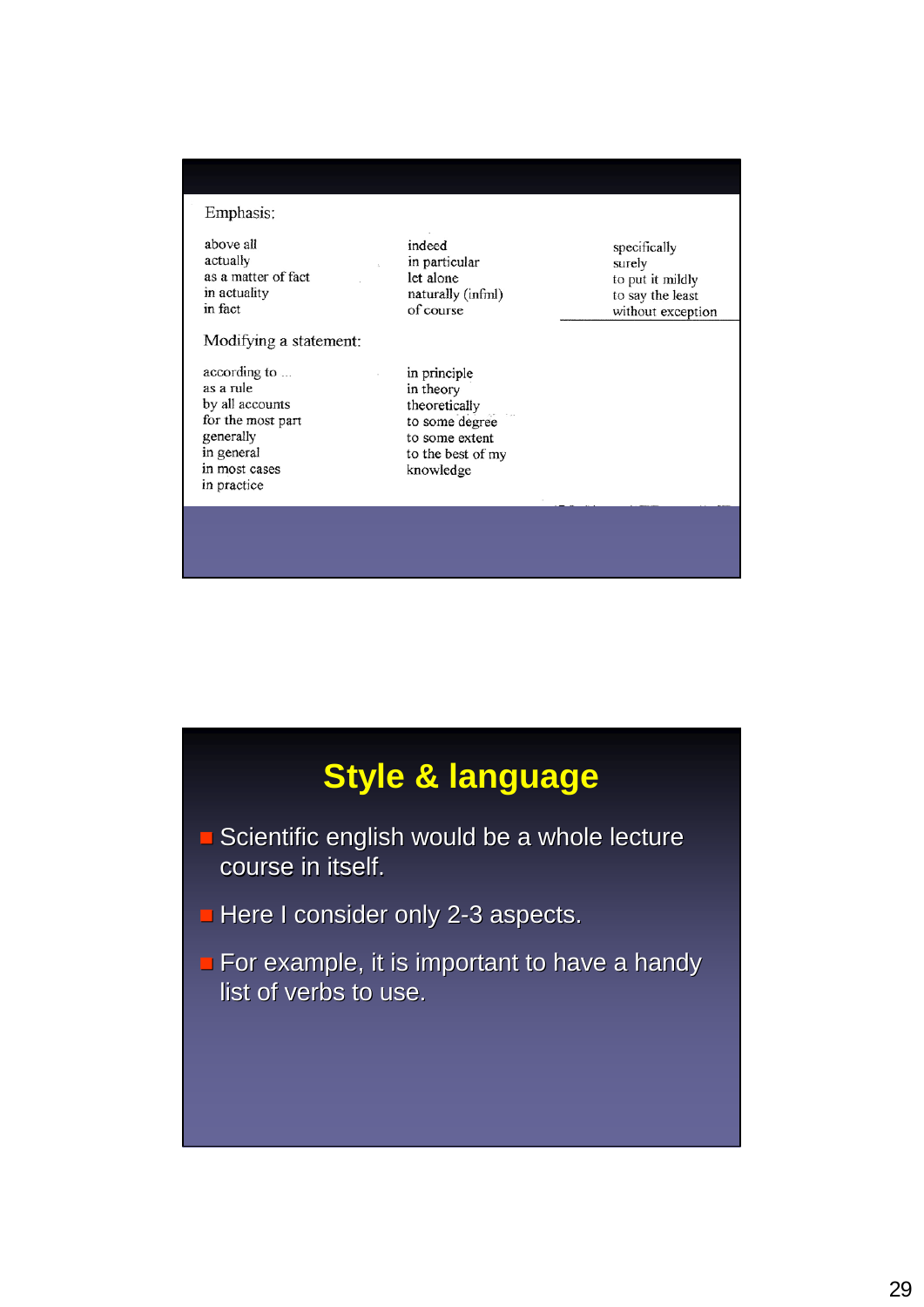#### **A collection of verbs used in describing cause-effect relationships and correlations:**

| actuate                | compel           | make    |
|------------------------|------------------|---------|
| activate               | control          | origin  |
| affect                 | contribute (to)  | produ   |
| be associated (with)   | correlate (with) | promp   |
| be conducive (to)      | counteract       | react ( |
| be due to              | depend (on)      | relate  |
| be linked (to)         | effect           | respor  |
| be responsible (for)   | induce           | result  |
| blame $\text{(on/to)}$ | influence        | spark   |
| bring about            | initiate         | stimul  |
| cause (to happen)      | lead (to)        | trigge  |
|                        |                  |         |

contribute (to) produce correlate (with) prompt be conducive (to) counteract react (to) depend (on) relate (to) effect respond (to) influence spark initiate stimulate lead (to) trigger

control originate (from) induce result (in/from)

## **Which journal?**

**Criteria for choice of journal:** 

- The journal should cover your field and should be read by colleagues
- $\blacksquare$  The journal should have a good reputation.
- Monetary considerations: page charges (if any), cost of printing in colour, free reprints provided?
- **Examples of appropriate journals:** 
	- General: Nature & Science
	- **Physics: Phys. Rev. Lett., Phys. Rev. A-E**
	- Astronomy (including solar system studies): Astronomy & Astrophys., Astrophys. J., Monthly Not. Royal Astron. Soc., Astron. J., Publ. Astron. Soc. Japan (or Pacific).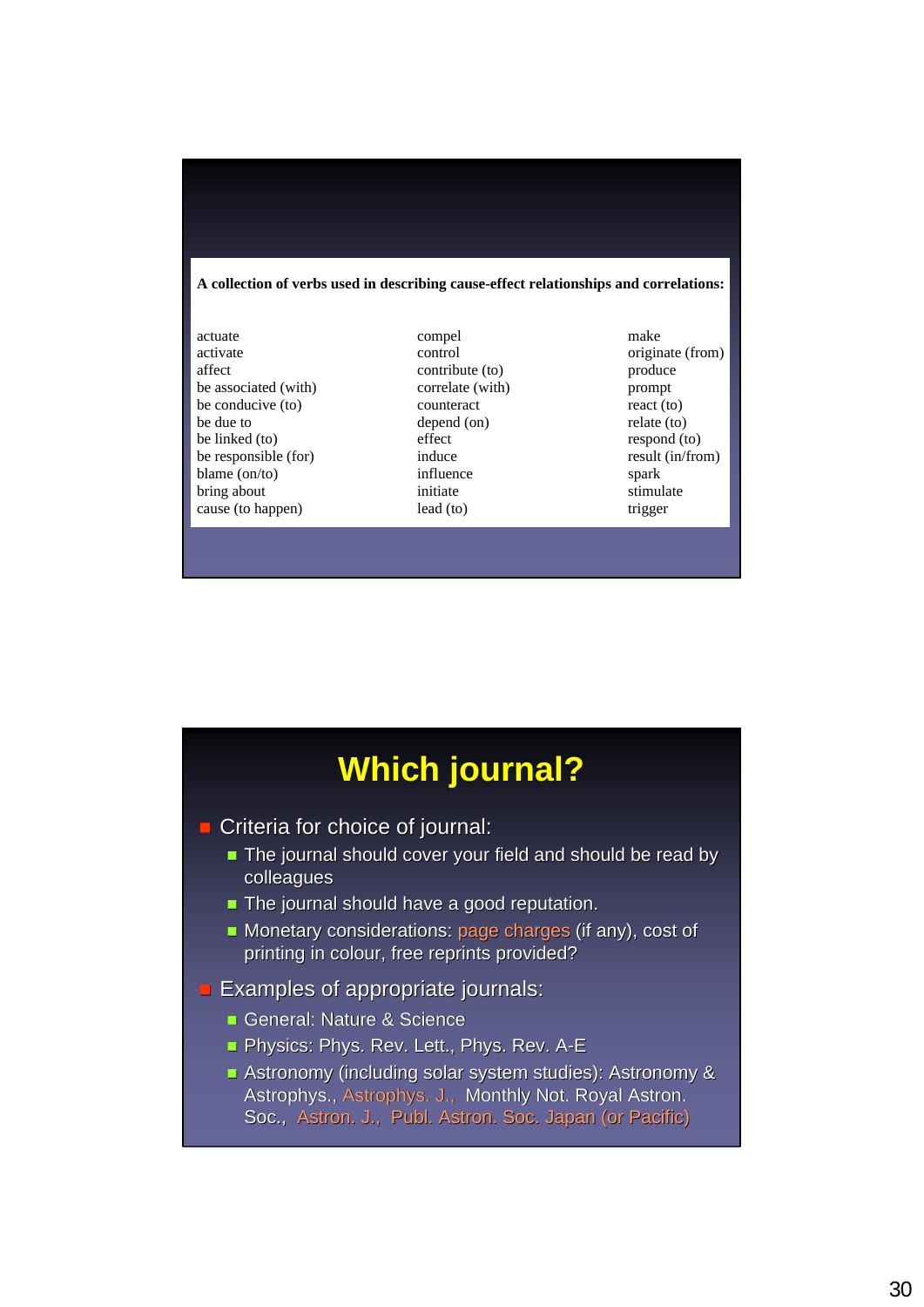## **Which journal?**

- $\blacksquare$  Examples of appropriate journals (contd.)
	- Specializing in solar phys.: Solar Physics; JGR A, GRL
	- **Specializing planetary science & geophysics: JGR, GRL,** Annales Geophysicae, Icarus, Earth Moon & Planets
- $\blacksquare$  What determines the reputation of a journal?
	- Impact factors: How often articles in the journal are cited on average in the first 2 years after publication.
		- $\blacksquare$  Nature > Science > Phys. Rev. Lett.: highest impact factors.
		- **Important: Citation rates are very much field dependent :**
		- **Important: Better a high impact paper in a low impact journal than** vice versa!
	- What scientists think of a journal  $\rightarrow$  talk to your supervisor and other experienced scientists in your field.

#### **The refereeing process**

- $\blacksquare$  Every suitable paper submitted to a respectable journal is sent to a referee (in some cases two) to judge its merit and to advise the editor to accept or reject the paper. The editor decides!
- $\blacksquare$  The referee will generally advise to either
	- $\blacksquare$  publish without changes (rare)
	- **publish with minor changes (the referee does not** generally see the modified version again before printing)
	- **publish with major changes (the referee is sent the referee** is sent the  $\overline{t}$ revised version to comment on)
	- $\blacksquare$  not publish in its present form, but resubmit after major modifications (to then be treated like a new submission)
	- $\blacksquare$  not publish at all.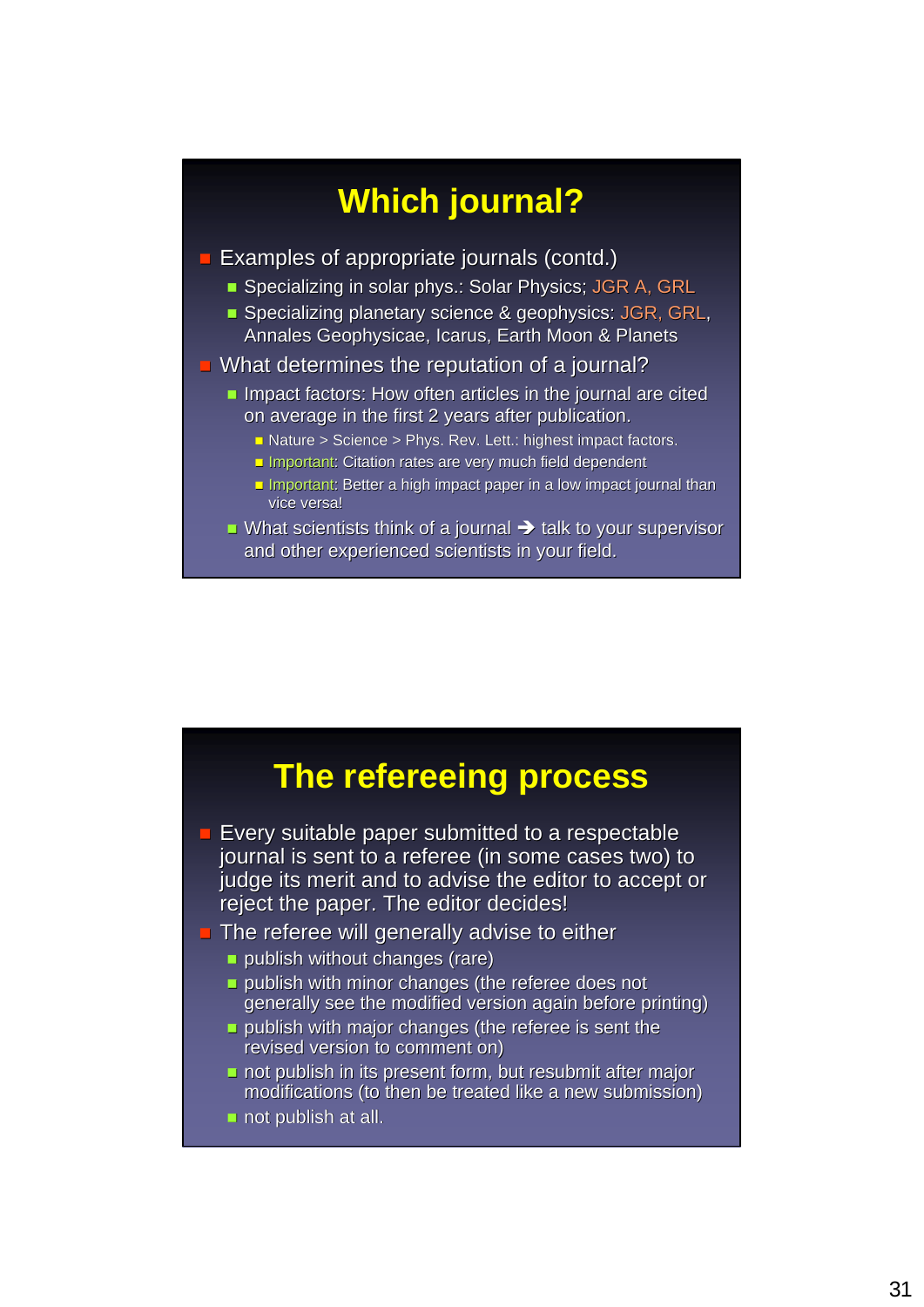#### **Most common reasons for rejection of a manuscript**

**MOST COMMON REASONS FOR REJECTING ARTICLE MANUSCRIPTS**  (Cited by 85 Editors of Scientific and Technical Journals)

|                                       | Number of      |  |
|---------------------------------------|----------------|--|
| Reason                                | Respondents    |  |
| Subject                               |                |  |
| Not suitable for journal              | 63             |  |
| Not timely                            | 4              |  |
| Coverage                              |                |  |
| Questionable significance             | 55             |  |
| Questionable validity                 | 39             |  |
| Too shallow                           | 39             |  |
| Too exhaustive                        | 8              |  |
| Length                                |                |  |
| Too long                              | 26             |  |
| Too short                             | $\overline{4}$ |  |
| Presentation                          |                |  |
| Bad organization                      | 35             |  |
| Ineffective expression                | 33             |  |
| Ineffective or unusable illustrations | 11             |  |
| Failure to follow style guide         | 4              |  |

#### **Contributors' most common mistakes**

- $\Box$  Organization and Presentation (50): Rambling do not show problem or significance of results; no summary; failure to make a case; failure to cite previous work; too long – overly detailed information; poor graphics; no mention of uncertainties.
- **Manuscript (21):** Failure to follow instructions for authors.
- General (15): Unaware of the scope of the journal look at a few issues and see what we publish; too PR oriented  $$ tooting their own horns; insignificant papers – not up to professional standards.
- **Expression (8):** Lack of clarity, conciseness (try to write clearly, not profoundly); failure to write for the audience  $-$  use of highly specialized terms.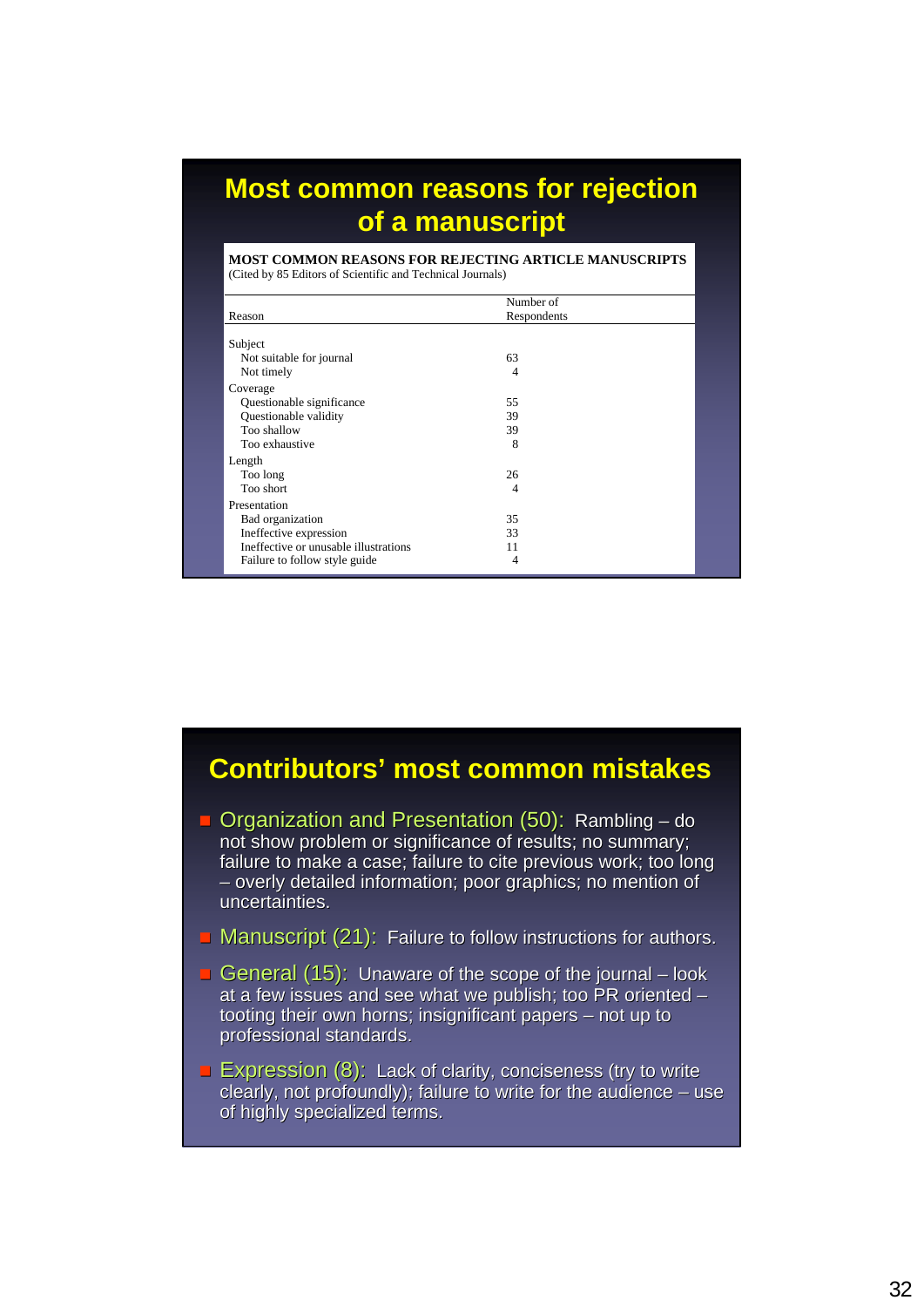#### **Dealing with referees' reports**

- $\blacksquare$  At first sight referees' reports often look more negative than they really are.
- $\rightarrow$  Read the report, show it to your supervisor. If rather negative then put it away for a few days (to calm down). Only then read it again & make the requested changes to the paper.
- When sending back the revised paper, also send back a reply to the referee, pointing out how you have taken his/her comments into account in the revised manuscript. If you disagree with the referee and haven't taken a suggestion into account, explain why not.
- Referees are not always stupid. If the referee does not understand something, then maybe the paper is not clear. Make it clearer.

#### **Dealing with referees' reports**

- Remain polite. Usually the referee is trying to help. It is better that the referee catches any errors before the paper is published. Even if the referee is nasty, usually little is gained by showing your anger.
- If you feel that you are being unfairly treated by the referee you can ask for a second opinion. Only worth doing if your paper gets rejected and you have good scientific arguments why the referee's criticisms are unfounded. Editors generally send the paper and the report of  $1<sup>st</sup>$  referee to  $2<sup>nd</sup>$  referee. If this referee also rejects the paper, then that is it.
- **Example of an exception: Parker's solar wind paper s**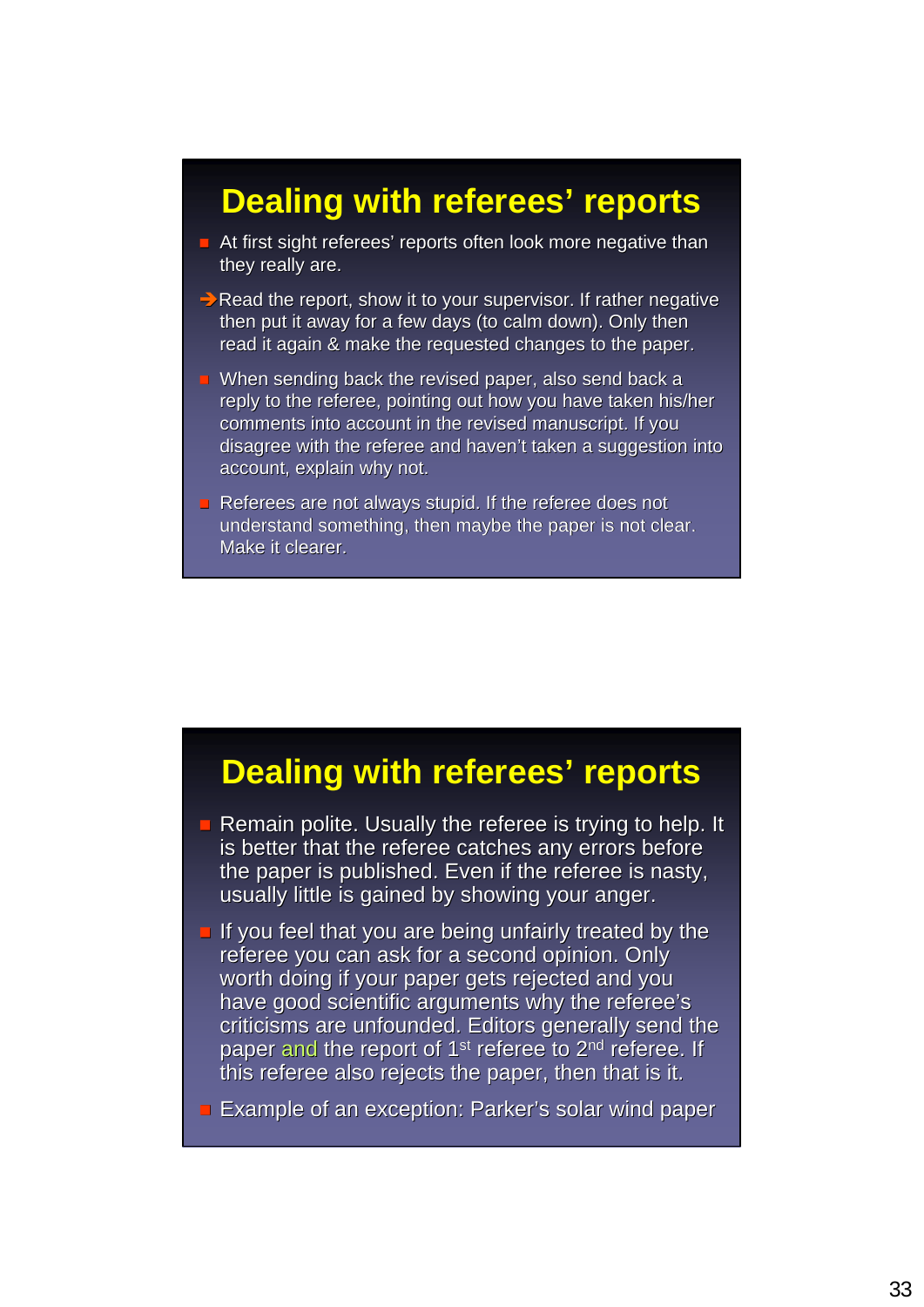## **Crimes of Referees**

**E** Sometimes referees really are unfair. Examples of referee's misdemeanors (luckily very rare!):

- Stealing an idea from a submitted paper written by a novice (happened to Jack Harvey).
- Instead of pointing out an error in the report, accepting the paper and writing a paper attacking that error (happened of Eugene Parker)
- Stating that the paper needs to contain more material (a difficult one for editors to catch)
- $\blacksquare$  Making general statements about the quality of the paper without pointing out what is wrong specifically (e.g. "results are obviously wrong")



 $\blacksquare$  Basic structure of a Ph.D. thesis can follow two paths (Some Universities leave you no choice):

- Path 1: Like a long research paper: IMRaD (or similar)
- Path 2: A succession of almost independent research papers bounded by an introduction and final conclusions.
- $\blacksquare$  In both cases the following parts are necessary:
	- **Summary [language(s), form & length often prescribed by** the university]
	- Introductory chapter: Review of the field, to show that the student has mastered the literature and background.
	- $\blacksquare$  Conclusions chapter, including an outlook for future work. To show that the student has got his/her own ideas for future work & is ready for independent scientific work.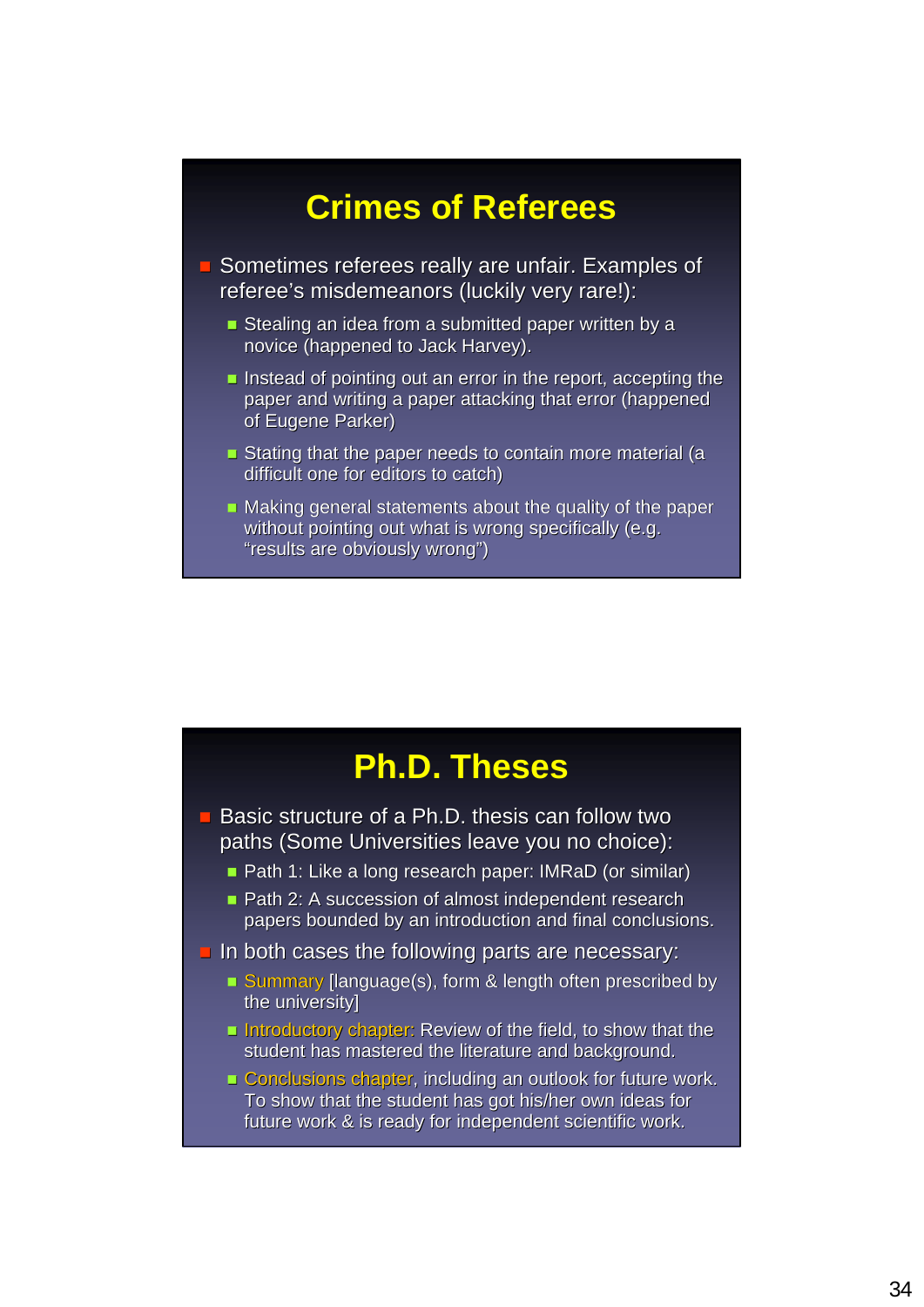## **Ph.D. Theses**

- **Both IMPRS partner Universities allow paths 1 or 2.** No need to rewrite the text of the papers.
- **A Ph.D. thesis is longer than a typical research** paper, i.e. there is more space for writing about details, specially about the methods.
- $\blacksquare$  Chapter(s) on methods and materials are obligatory only if Path 1 is followed, but are often also introduced for Path 2, since more space is available (see point above).
- For path 1 the references are best listed at the end of the thesis, for path 2 after each chapter.

#### **Ph.D. Theses**

- $\Box$  Questions can arise if there are multiple authors of a given paper forming a chapter of a thesis and in particular if the student is not the first author. Often a written statement from the student is required by the university pointing out his/her exact contribution.
- $\blacksquare$  I tend to allow my students more freedom with individual style in the thesis than in papers. However, supervisors differ in this respect.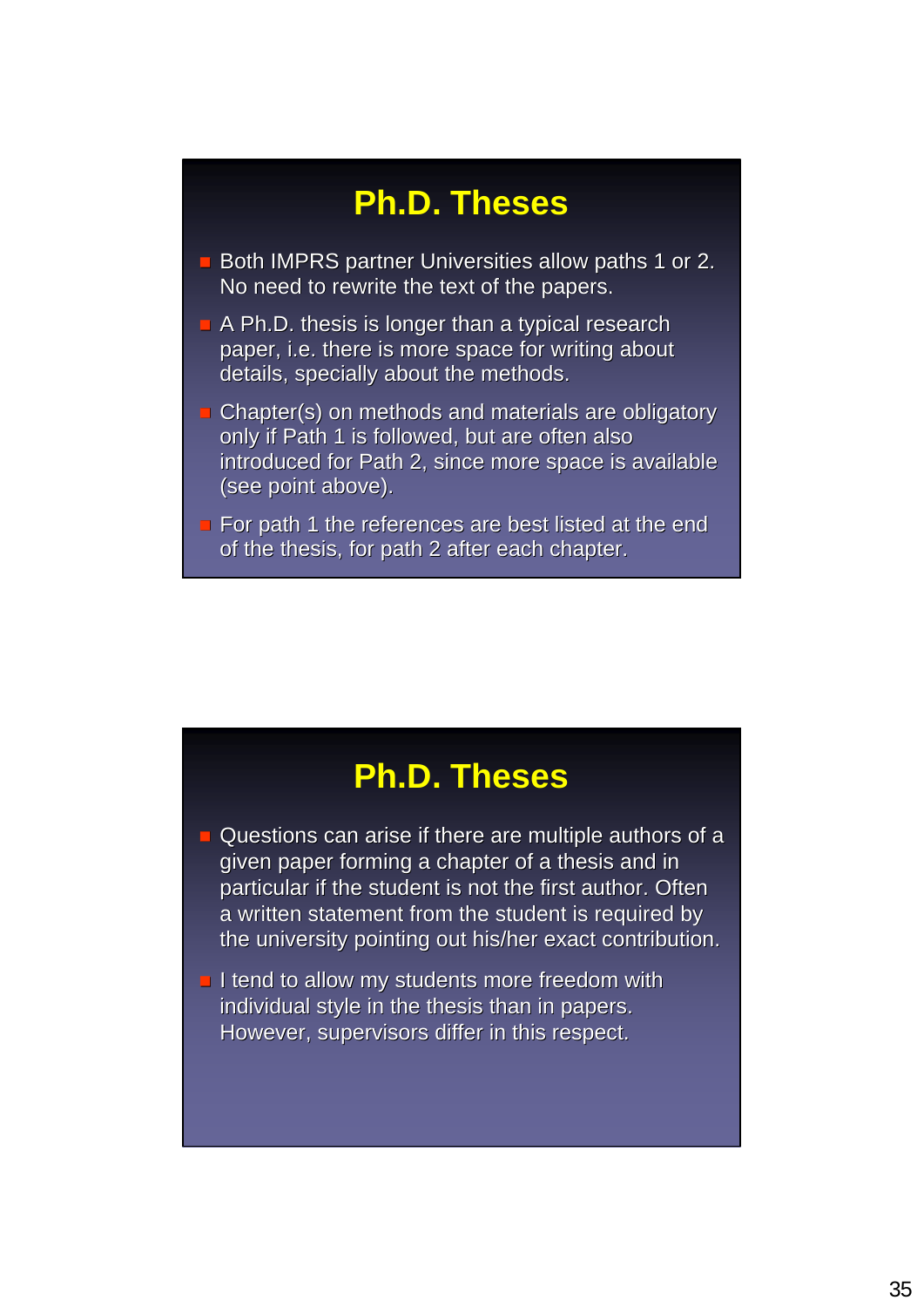## **Ph.D. Theses**

- $\blacksquare$  In the IMPRS we expect each Ph.D. thesis to contain the material of multiple research papers.
- **Remember that your thesis will be carefully read by** multiple people and you will be questioned about it.  $\rightarrow$  Don't take writing your thesis too lightly.
- $\blacksquare$  However, very few theses are read as often as research papers once the student has got his/her doctorate (although they are often given to new students starting on a subject as an introduction)  $\rightarrow$ Avoid unnecessary perfectionism.

#### **Posters**

- $\blacksquare$  A poster must be attractive and should bring its main message across in 5 minutes (divide the number of posters at a meeting by the lengths of the poster breaks...) poster breaks...)
- $\blacksquare$  Basically a poster is an extended abstract with pictures and captions
	- Rules Nos. 1+2+3: Rules Nos. 1+2+3: **Less text! Less text!**
	- Rule No. 4: Show only the absolutely main result(s)
	- Rule No. 5: Use big fonts, to be readable from 2m away!
	- Rule No. 6: A picture tells more than a 1000 words
	- Rule No. 7: Do not clutter. Space looks attractive.
	- Rule No. 8: Use colour!
	- Rule No. 9: Avoid tables. If at all, only very short tables.